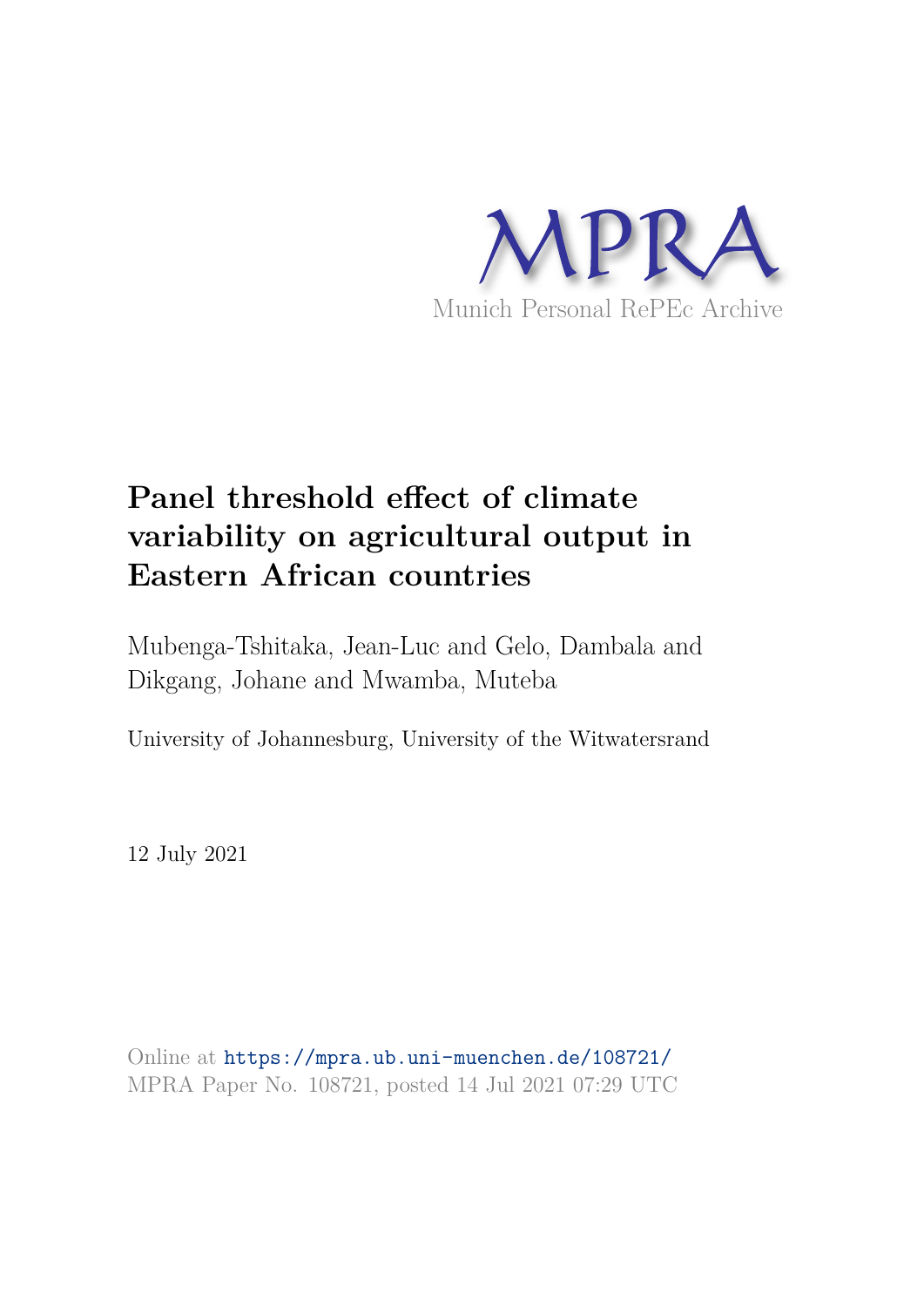### Panel threshold effect of climate variability on agricultural output in Eastern African countries

Jean-Luc Mubenga-Tshitaka<sup>1</sup>, Dambala Gelo, Johane Dikgang<sup>2</sup> and John W. Muteba Mwamba

#### **Abstract**

 $\overline{a}$ 

Recent scientific literature shows that in many developing countries, variability in rainfall and temperature in growing season has distortional effects on agricultural output, especially when the variability is high. At what degree or threshold are these variabilities harmful to agricultural output in certain regions of Africa? In this study, we answer this research question using a dynamic panel threshold model on a panel dataset of East African countries for the period 1961 to 2016. We incorporate climate variables disaggregated into growing and non-growing seasons like in Abraha-Kahsay and Hansen (2016). The empirical results indicate that growing rainfall variability has significant effects on agricultural output. More specifically, we found a significant negative effect from rainfall variability in spring and summer, when precipitation exceeds thresholds of -0.533ml and -0.902ml respectively. We found no significant effect in fall. In the case of growing-season temperature variability, we found no significant effects. Policy implications are discussed.

**Keywords**: adaptation policy, climate change, Eastern Africa, Dynamic panel threshold **JEL Code:** Q10, Q18, Q54

<sup>&</sup>lt;sup>1</sup> Public and Environmental Economics Research Centre (PEERC), School of Economics, University of Johannesburg, Johannesburg, South Africa. Email: [jeanlucmubenga@yahoo.fr.](mailto:jeanlucmubenga@yahoo.fr)

<sup>&</sup>lt;sup>2</sup> School of Economics and Finance, University of the Witwatersrand, Johannesburg, South Africa.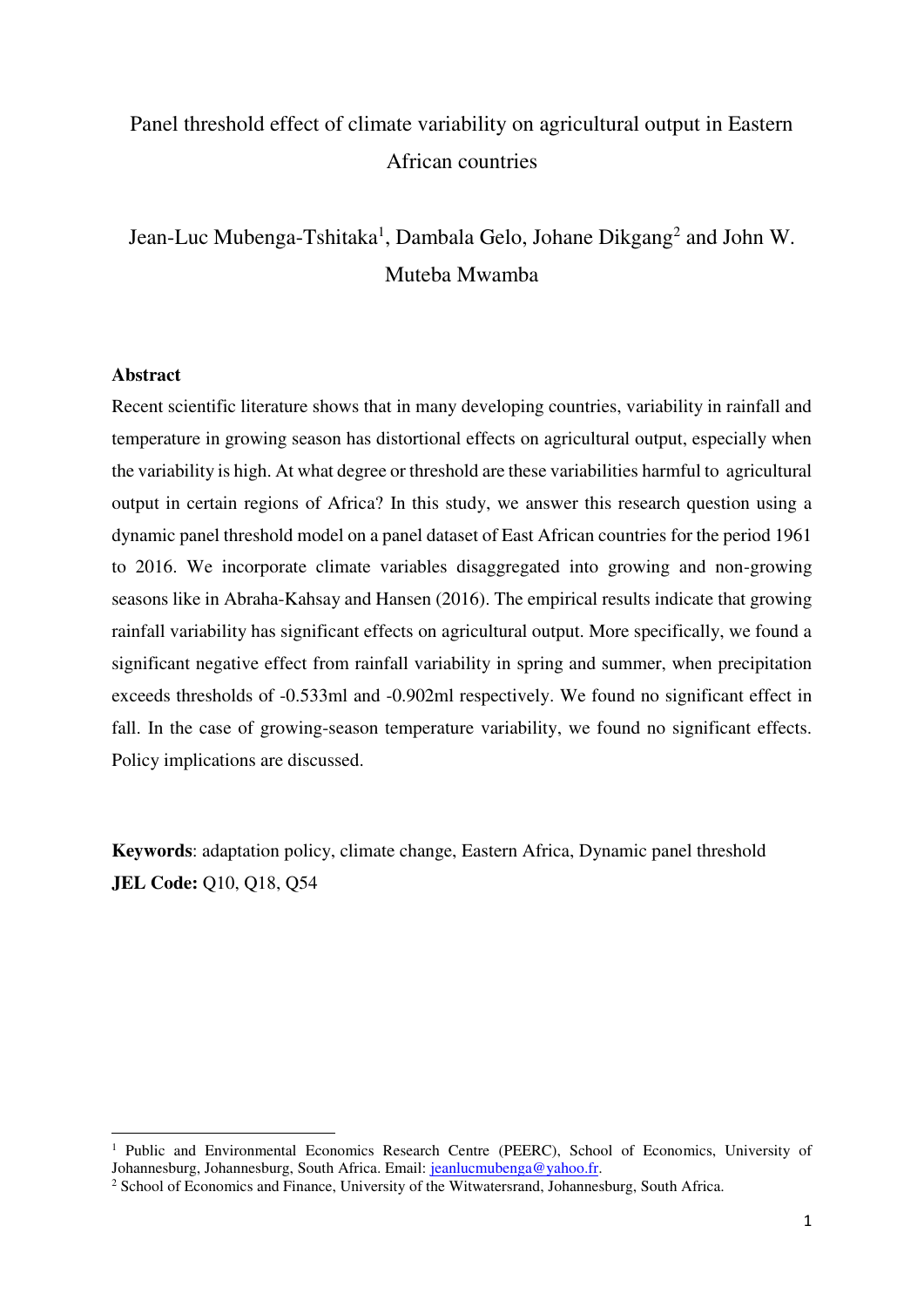#### **1. Introduction**

Climate change has emerged as the most important environmental problem facing humankind, at all levels of existence. The impacts of climate change will not be evenly spread across the world. According to the Intergovernmental Panel on Climate Change report (IPCC, 2014), climate change will not only manifest in the gradual changes in average weather conditions, but also in increased frequency and intensity of extreme weather events across regions. According to the World Bank (2010), a 2°C warming above pre-industrial temperatures could induce a permanent reduction in gross domestic product (GDP) of 4 to 5% for Africa and South Asia.

East Africa's economy in particular is highly dependent on agriculture. In Uganda, Ethiopia, Kenya and Tanzania, agriculture represents 30.2%, 47%, 23.8%, and 42.8% respectively of GDP (Salami *et al*, 2010). This leads to these communities being highly vulnerable to any fluctuations in seasonal rainfall amounts. It has been shown that these dependencies could continue for several decades (World Bank, 2007). The threats of climate change are certainly a challenge – especially in developing countries, where poverty is a feature that hinders the development. Noy (2009) reveals that following a natural disaster, a developing country faces a much greater decline in output than a developed economy would. To date there is still much confusion about the effect that climate has on agricultural output, particularly in developing countries. Because of this, the impact of climate change on agriculture is increasingly becoming a major area of scientific concern (Mendelsohn, 2009; 2014; Molua & Lambi, 2007; Lipper *et al*., 2009; Rui-Li & Geng, 2013; Smit & Yunlog, 1996). For instance, Mendelsohn (2014) investigates the impact of climate change in Asia by employing a Ricardian approach. The findings reveal a small aggregate effect associated with a 1.5°C warming, but damaging effects of about US\$84 billion associated with a 3°C warming.

However, there is also an increasing concern about climate change variability per season in the agricultural sector. For instance, early papers such as Mendelsohn *et al.* (1994) found that in the US, on average, higher temperatures in all seasons with the exception of autumn reduced farm values, while more rain outside autumn increased farm values. Victor *et al.* (1996) recognised that the risks associated with rainfall variability include soil erosion, prolonged heavy rains threatening waterlogging, prolonged low-rain periods, early cessation of rains long before the maturity of crops, and too little rainfall for crop water requirements.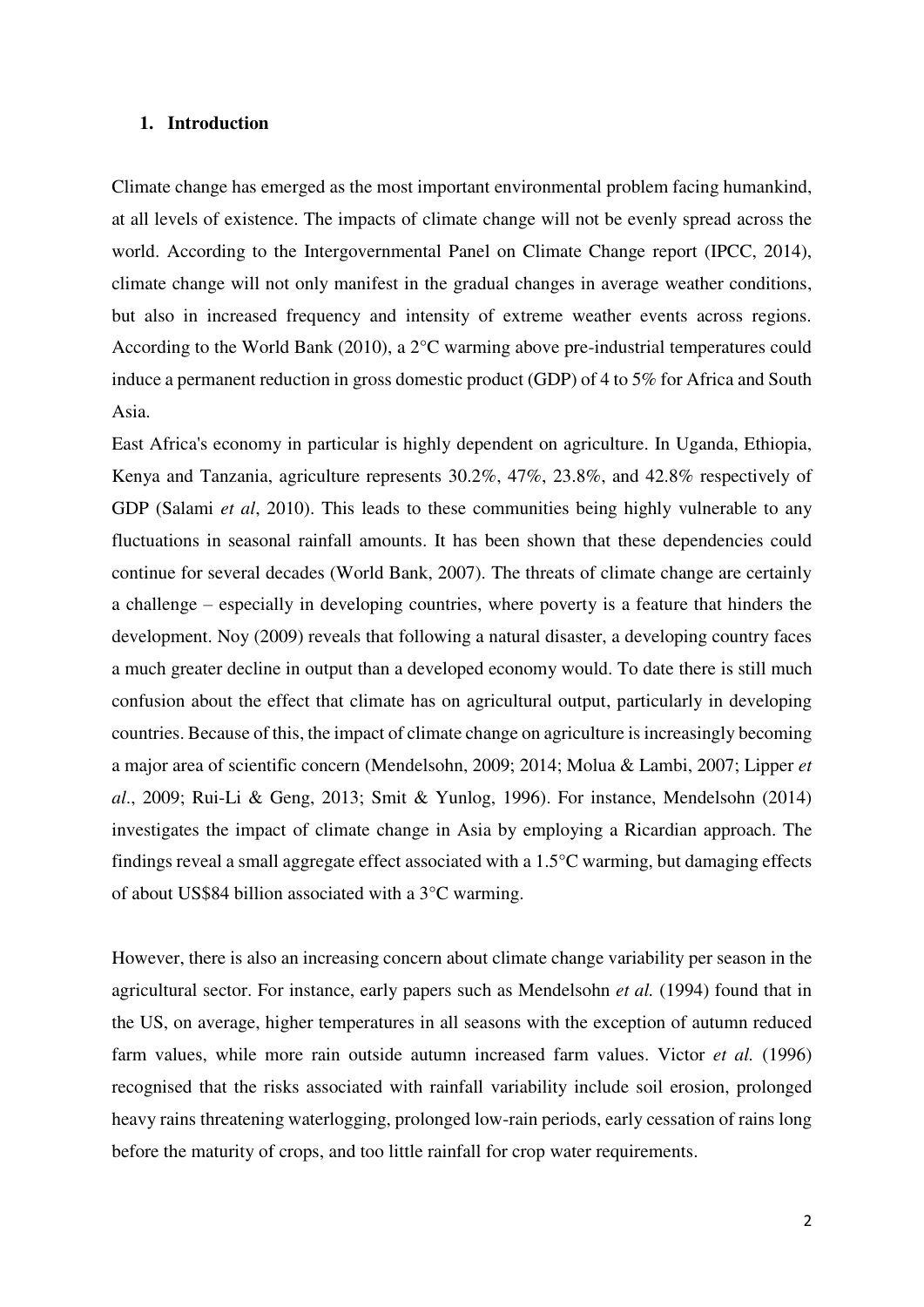East Africa region in particular is characterised by substantial weather variability in the main growing season (Mutai & Ward, 2000; Shreck & Semazzi, 2004). Growing-season climate variability is crucially important – particularly from a policy perspective, as mitigation is feasible even with small-scale technologies (Conway & Schipper, 2011).

In Africa and East Africa, specifically studies show that growing-season variability in precipitation has a negative effect on agricultural output. Barrios *et al.* (2008) found growingseason variation in precipitation to be insignificant, but also that rising annual mean temperature has been detrimental to agricultural output. Rowhani *et al.* (2011) found that growing-season variability in precipitation had a negative effect on agricultural outputs in East Africa, while Ward *et al.* (2014) found that growing-season precipitation variability had a positive impact on agricultural outputs. Recently, Abraha-Kahsay and Hansen (2016) investigated the impact of seasonal precipitation/temperature variability in East Africa by making use of the fixed-effect model and the coefficient of variation as a measure of variability. Their findings were that growing-season precipitation in spring and fall have a negative effect on agricultural output.

The literature also provides sufficient evidence that climate variables are not linearly related to agricultural outputs (Mendelsohn, 2014; Wang *et al.*, 2009; Mishra & Sahu, 2014; Schlenker & Roberts, 2009). For instance, Schlenker and Roberts (2009) investigated the relationship between maize, soybean and cotton yields and temperature in the growing season in the United States, using regression analysis. Their findings revealed that yields increase with temperature up to 29° C for corn, 30° C for soybeans, and 32° C for cotton. But above these thresholds, any further increase in temperature becomes harmful to agricultural output. They added that the non-linear relationship may be observed on isolation of either time-series or cross-sectional variations in temperature and agricultural-product yields. Abraha-kahsay and Hansen (2016) examined the impact of climate change and adaptation policy on agricultural production in East African countries by estimating the production function for agricultural output. These authors incorporated climate variables disaggregated into growing and non-growing seasons, and applied panel fixed-effect techniques. They reported that there is a significant negative effect from growing-season variances in precipitation. Through a simulation technique, they also predicted an output decrease of between 1.2% and 4.5% due to climate change.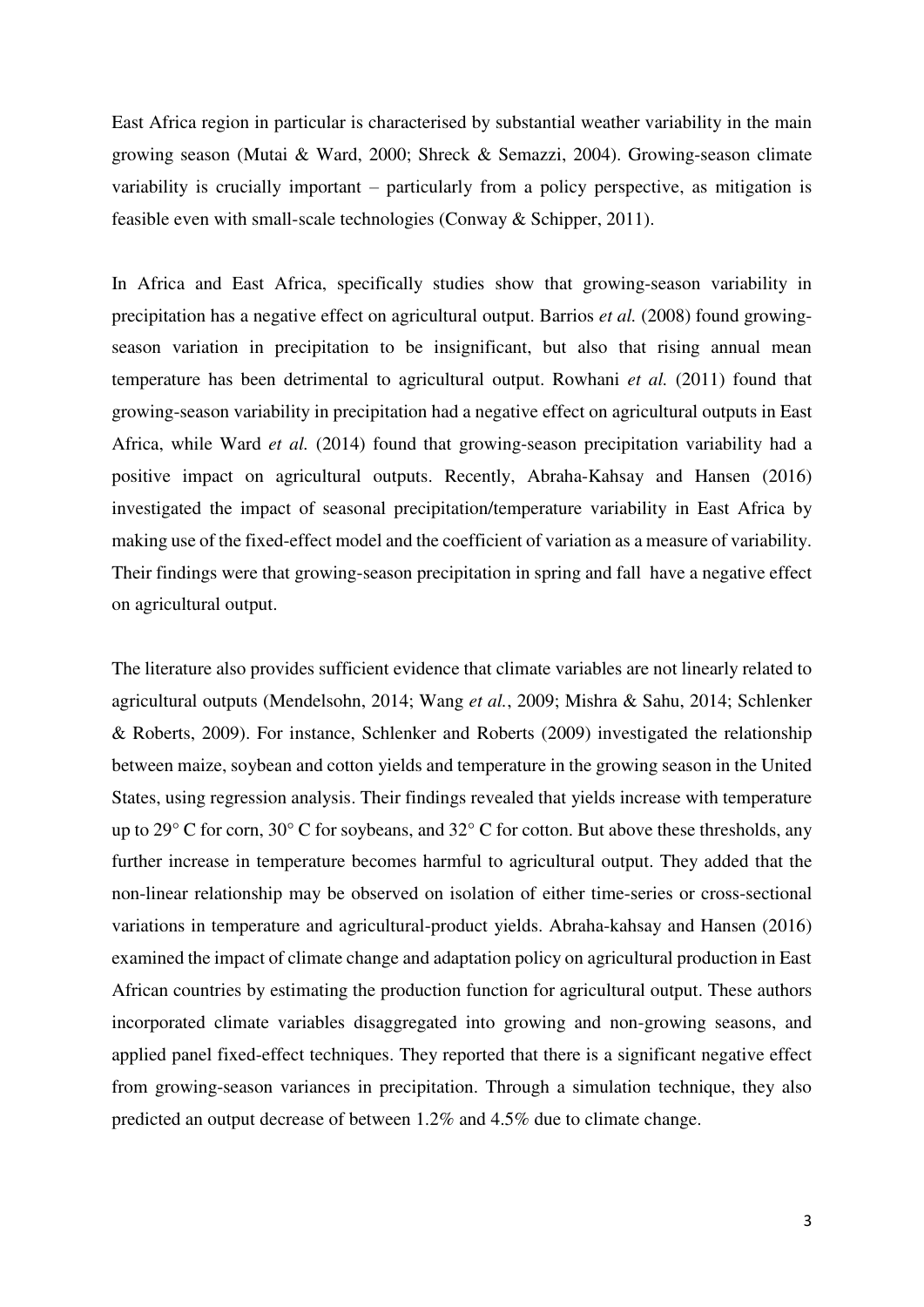In general, the literature finds that climate change and growing-season climate variability have a negative impact on agricultural output (see Abraha-Kahsay & Hansen, 2016). However, there is one important research question that still remains to be answered: is there a threshold at which climate change or growing-season climate variability produces effects on agricultural output? For policy intervention, it would be appropriate to investigate the threshold at which growing-season rainfall and temperature variability affect agricultural output. We believe that the relationship between climate variability and agricultural output is likely to be non-linear. At some (low) level of variability in rainfall and/or temperature, the relationship could be either positive or neutral (non-existent). At a higher level of climate variability the relationship becomes negative. If such a non-linear relationship exists, then in principle it should be possible to estimate the inflexion point, or the threshold at which the sign of the relationship between the two variables would switch. The possibility of such a non-linear relationship is modelled, for instance, by Wang *et al*. (2009), dealing with agriculture in China. When this threshold exists and is ignored, this may significantly bias the relationship between climate variability and agricultural output.

Traditional panel econometric techniques often employed in applied research, such as Polled Ordinary Least Squares (POLS), Fixed and Random Effects, are all limited in their capacity to answer the research question above. On the other hand, although the application of the traditional instrumental variable regression techniques such as Two-Stage Least Squares (TSLS) and the Generalised Method of Moments (GMM) can be efficient in handling the issue of endogeneity, these are not appropriate for non-linear models. Hansen (1999) introduced an econometric framework which allows the investigation of the relationship between two or more variables, if and only if the expected relationship is hypothesised to be non-linear. Nevertheless, the Hansen (1999) model also presents limitations, and one of them is the issue of strict exogeneity of the regressors. In agricultural economics, it has been shown that if there is more capital in the form of livestock (as is the case in Eastern Africa), it is plausible that more output could be produced. The higher the level of output, the higher the investment ratio of capital is likely to be (FAO, 2008; 2013). Hence a causal relationship is possible between capital investment and agricultural output. For this reason, we reinvestigate the econometric effects of climate variability on agricultural output in Eastern Africa, using a dynamic version of the Hansen model. We aim to shed more light on the effects of growing-season variability in rainfall and temperature on agricultural output. We seek to determine whether there is a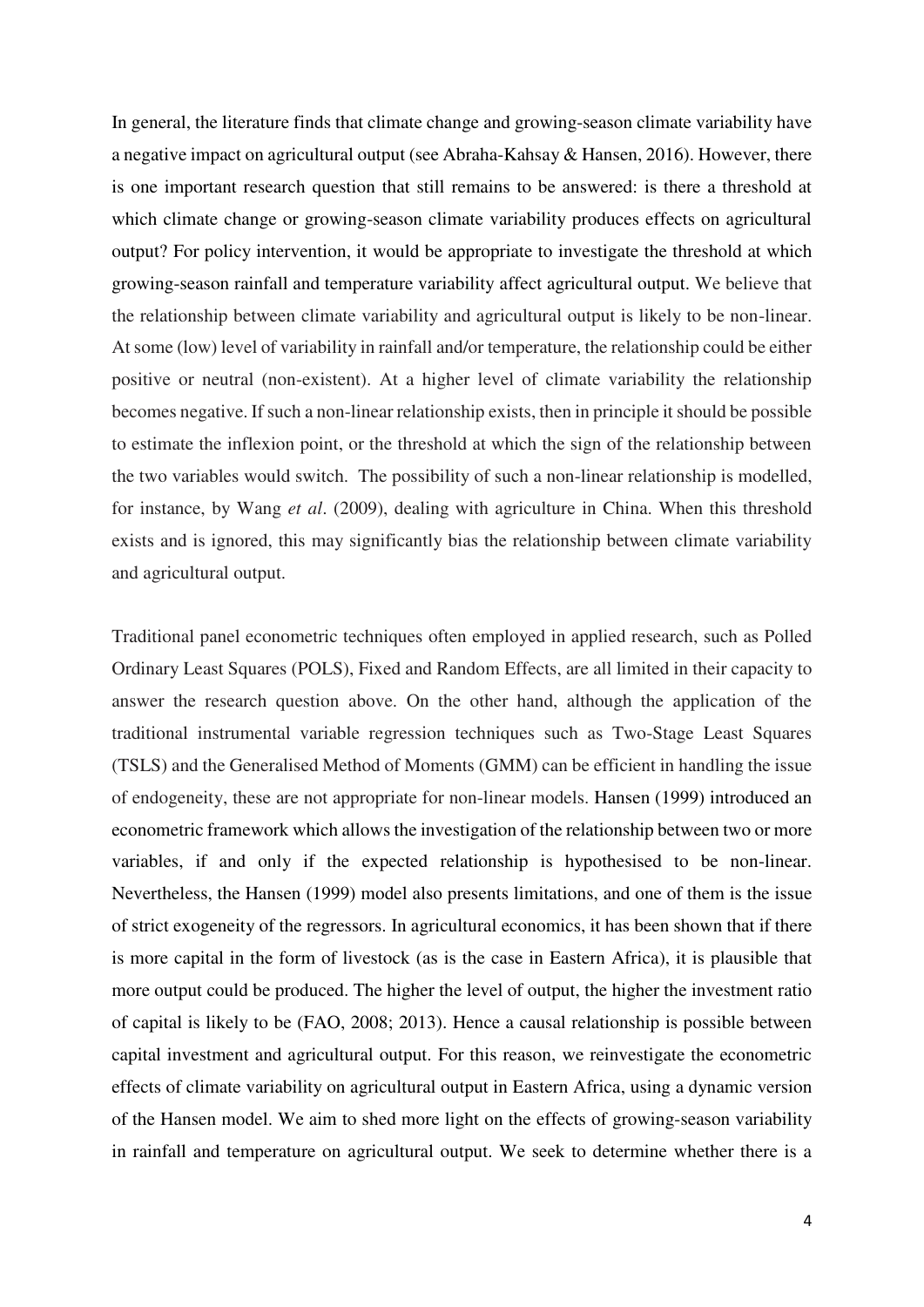turning point (a threshold) at which climate variability impacts agricultural output. To the best of our knowledge, this is the first study to answer this specific research question.

The estimation results reveal that the growing season rainfall variability has an impact mainly in the major growing seasons. Lag output is significant across all specifications. In the context of the rural economy that characterises Eastern Africa, the livelihoods of farmers depend on their choice of how to allocate resources to generate the highest income possible, given the constraints they are facing. These decisions depend on the income generated by farmers, making lag output one of the most important features in decision making. After controlling for endogeneity, the results reveal that growing season rainfall variability negatively affects agricultural output; however, there is no significant evidence for the effect of growing season temperature variability in the major season. After using the dynamic panel threshold estimation, we found that the threshold for growing season rainfall in spring is -0.553 in spring , -0.902 in summer, and 1.261 in the fall season. In the case of growing season temperature variability, we found no significant effects.

The rest of the paper is organised as follows. Section 2 is a brief review of the existing literature. Section 3 presents the model specification, and Section 4 describes the data and variables. Section 5 presents the results, and Section 6 concludes.

#### **2. Climate variability: a brief literature review**

East Africa's economy is highly dependent on agriculture, which generates 40% of the gross domestic product and is the main source of income (up to 80%) (Runge *et al.*, 2004). This makes communities extremely vulnerable to any fluctuations in seasonal rainfall amounts. Because of this dependency, the most important threat to agricultural production is the growing season weather variability documented in the literature in general (Victor, 1996; Rosenzweig *et al.*, 2007; Owusu & Waylen, 2013; Fiwa *et al.*, 2014) and in East Africa in particular (Schreck & Semazzi, 2004; Conway *et al.*, 2005; You *et al.*, 2009; Conway & Schipper, 2011; Bahaga *et al.*, 2014).

Like in some other regions in the developing world, East African livelihoods depend on agriculture rain-fed, and dominated by small-scale agricultural production (World Bank, 2007). The changes observed in the growing season rainfall pattern might potentially lead to food insecurity, lack of jobs and poverty, as the agricultural sector is primarily rain-fed,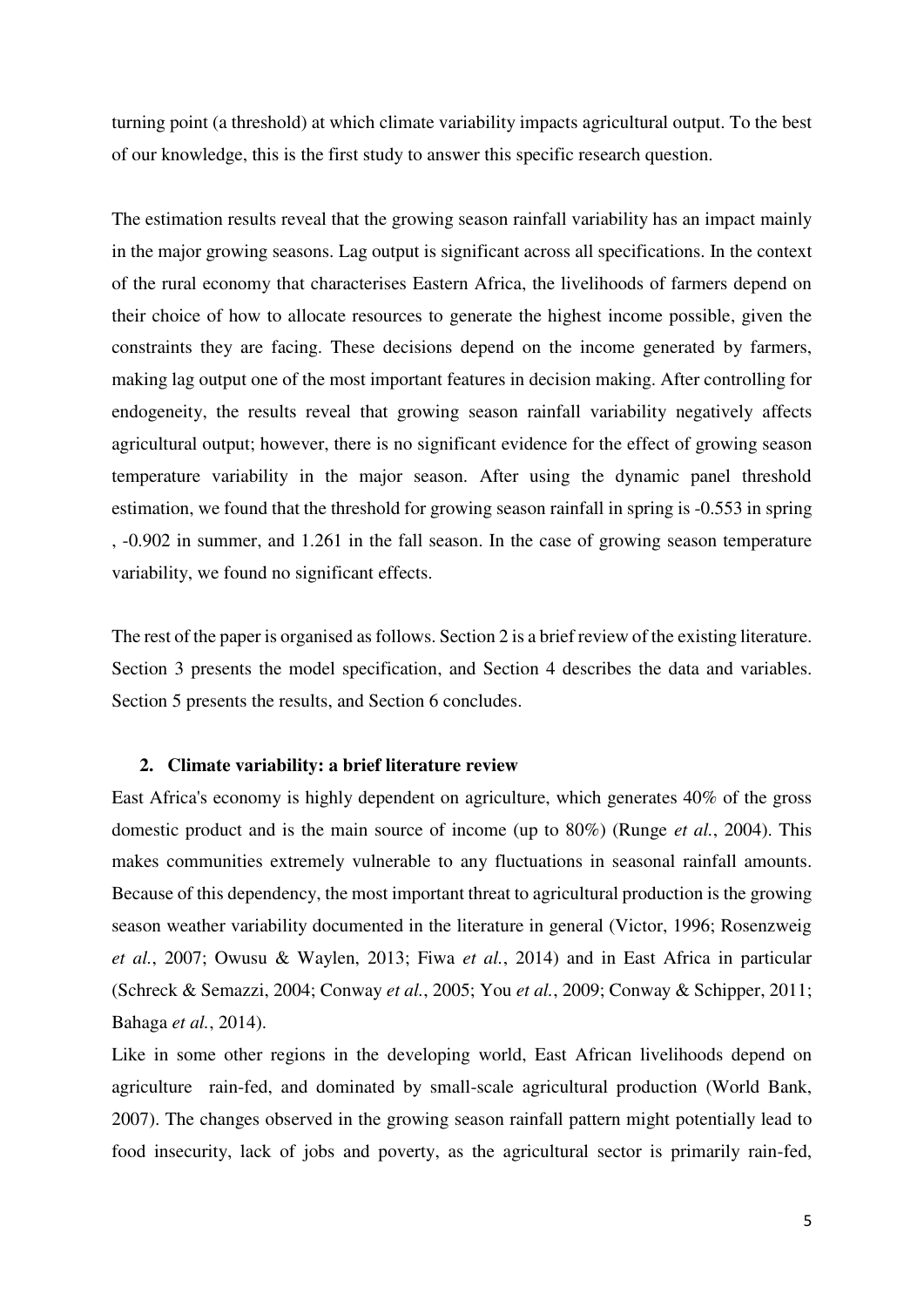meaning that agricultural production is sensitive to rainfall fluctuations (Kyei-Mensah *et al.*, 2019).

Numerous studies have estimated the effects of climate change by using production functions in which different proxies are employed for climate change and climatechange variability (Schenker & Lobell, 2010; Rowhani et al*.*, 2011; Blanc, 2012; Ward et al*.*, 2014; Barrios et al*.*, 2008; Molua, 2008; Rosenzweig et al*.*, 1999; Lobell & Burke, 2010). Different climate variables such as annual and seasonal growing temperature and precipitation (Barrios *et al.*, 2009; Ward et al*.*, 2014) have been used as proxies for climate variation in these estimations. Other climate variables have also been considered, such as evapotranspiration, standardised precipitation index, drought and floods (Blanc, 2012); temperature and precipitation variance (Rowhani et al., 2011), and coefficient of variation (Abraha-Kahsay & Hansen, 2016).

The importance of growing season climate variability and its inclusion in the production function has been documented around the world. For instance, Cabas *et al.* (2010) found that increases in both temperature and rainfall variability harm crop production in Nepal and Canada, while temperature variability has been found to have a negative effect on key crops in the US (McCarl *et al.*, 2008). Changes in mean and growing season temperature and rainfall induce heterogeneous impacts, which can be regarded as harmful, beneficial or even negligible, depending on altitude and type of crop (Poudel & Kotani, 2013).

In Africa, and specifically East Africa, studies have shown that growing season climate variability has an effect on agricultural output. For instance, Ward *et al.* (2014) used three estimation techniques (OLS, non-spatial and spacial Heckit models) to assess the impact of growing season variability on aggregate cereal yield in sub-Saharan Africa. They found that in growing season, precipitation variability has a positive impact on agricultural outputs. Abraha-Kahsay and Hansen (2016) employed fixed effect estimation to determine whether growing season variability has an effect on agricultural yield in East Africa. They disaggregated the annual climate variables, to distinguish between two seasons (growing and non-growing), and found a substantial negative impact from growing season variability in rainfall. Rowhani *et al.* (2011) also found that growing season precipitation variability has a negative effect on agricultural outputs in East Africa. On the other hand, Barrios *et al.* (2008) found growing season variation in precipitation to be insignificant.

Most of these studies that have focused on the impact of growing season variability in rainfall have relied on fixed effect models (Barrios et al*.*, 2008; Lobell et al*.*, 2011; Abraha-Kahsay & Hansen, 2016, Ward et al*.*, 2014), which assume that there is a linear relationship between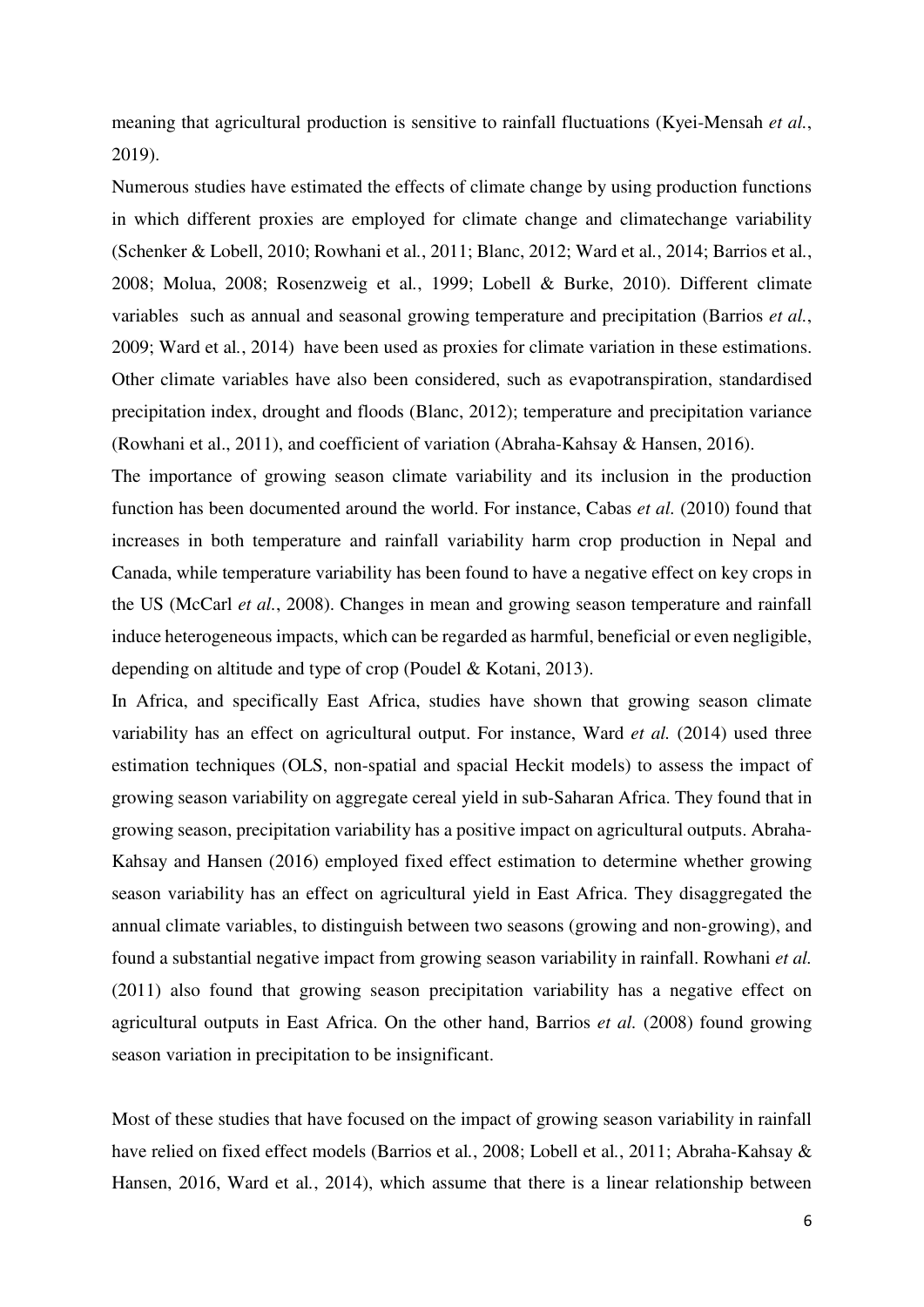agricultural output and climate variables, or variability in climate variables. Our research sheds light on the non-linear relationship between these, and the threshold below or above which such a relationship becomes harmful to agricultural output.

#### **3. Model Specification**

#### **3.1 Model 1: Standard production function**

In the standard production function, the dependent variable (agricultural output) is regressed with inputs expressed as follows:

$$
Q = F(L, K, I) \tag{1}
$$

where  $Q$  stands for agriculture output, L for labour, K for capital (such as land, machinery and livestock), and Ι refers to other factors such as fertiliser and irrigation. We assume a Cobb-Douglas production function as in Abraha-Kahsay and Hansen (2016), expressed as follows:

$$
Q = L^{\beta_1} K^{\beta_2} l^{\beta_3} \tag{2}
$$

Taking into account the dynamic nature of agriculture, the standard model can be expressed as follows:

$$
ln(Output_{it}) = \beta_0 + \beta_1 ln(Output_{it-1}) + \beta_2 ln(Label_{it}) + \beta_3 ln(Land_{it}) +
$$
  
\n
$$
\beta_4 ln(Machinery_{it}) + \beta_5 ln(Livestock_{it}) + \beta_6 ln(Fertiliser_{it}) +
$$
  
\n
$$
\beta_7 ln(Irrigation_{it}) + \sum_{n=1}^3 \alpha_{1s} ln(Temp_{ist}) + \sum_{n=1}^3 \alpha_{2s} ln(Precip_{ist}) +
$$
  
\n
$$
\sum_{n=1}^3 \lambda_{1s} ln(Variable_{ist}^{Temp}) + \sum_{n=1}^3 \lambda_{2s} ln(Variable_{ist}^{Rainfall}) + \rho TT_{it} + \mu_i +
$$
  
\n
$$
\varepsilon_{it}
$$
  
\n(3)

where  $Output_{it}$  and  $Output_{it-1}$  are the total agricultural production of the country, and the lag of the total agricultural production is  $I(i=1,2,\dots, n)$  in year  $t(t=1,2,\dots, T)$ . We include three capital inputs: Land, Machinery and Livestock. We also include Labour, Fertiliser and irrigation;  $\mu_i$  is the unobserved time-invariant country-specific effect,  $TT_{it}$  is the countryspecific time trend, and  $\varepsilon_{it}$  is the error term. We follow Barrios *et al.* (2008), Molua (2008) and Abraha-Kahsay and Hansen (2016) in specifying the augmented agriculture production function. Temp<sub>ist</sub> and  $Rainfall_{ist}$  are the mean temperature and rainfall for country *i* in season *s* (*s*=1,2,…, *S*) in year *t*. Likewise, *Variability*<sub>ist</sub><sup>Temp</sup> and *Variability*<sub>ist</sub><sup>Rainfall</sup> are growing season temperature and rainfall variability.

The single ordinary least squares (OLS) cross-country regression model is one technique that could be used to perform this estimation. However, this approach has some limitations, and the results may be biased and inconsistent, since it may not take into account the endogeneity of some of the regressors. The regressors might also suffer omitted variables bias, due to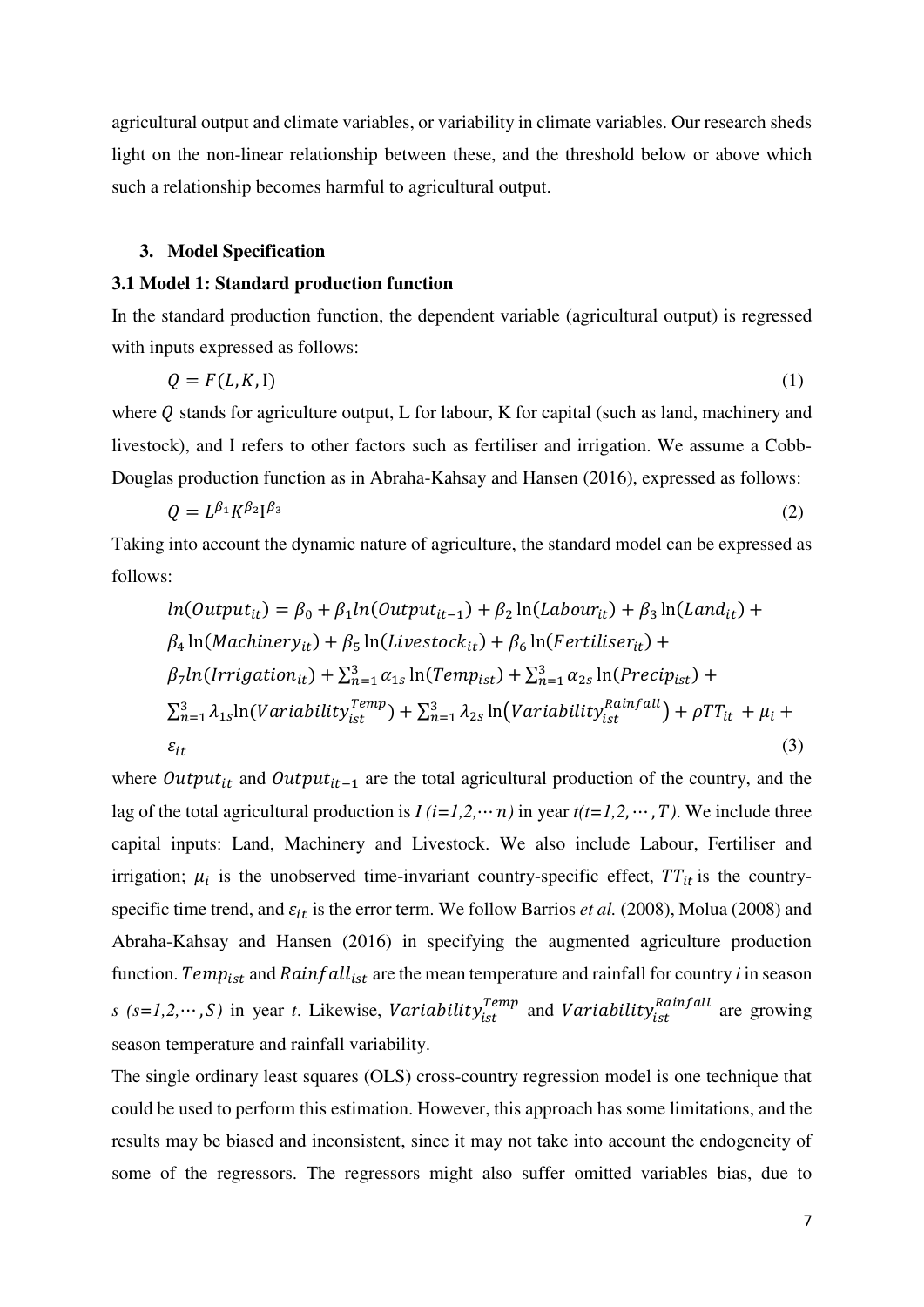unobserved heterogeneity. These difficulties arise firstly due to the assumption that the unobserved heterogeneity or countries' fixed effects are correlated with explanatory variables. Secondly, the lagged dependent variable is also correlated with country-specific fixed effects.

There are two main procedures documented in the panel data literature. The first involves removing the country fixed effects by within transformation method, and the second is firstdifference transformation. Tsangarides (2001) suggested that an appropriate panel data estimation should be considered. Fixed and random effect estimators are among the techniques considered in the literature. These pose the problems of endogeneity of regressors, and loss of dynamic information (Nkurunziza & Bates, 2003). Holtz Eaking et al*.* (1998) and Arellano and Bond (1991) suggests that the two-stages least squared method can use data to find the instruments. Arellano and Bond (1991), Arellano and Bover (1995) and Bundell and Bond (1998) introduced a process that consists of applying the Generalised Method of Moments (GMM).

Equation (3) above introduces the notion of memory or autocorrelation; in other words, today's output is partly explained by last season's output. Due to the dynamic framework, OLS, fixed and random effect processes are not valid. However, Equation (3) above creates the problem of endogeneity, since the lagged variable is endogenous to the error term. To overcome this problem of endogeneity (as OLS is inappropriate), an instrumental variable (IV) must be considered. Anderson and Hsiao (1982) suggested  $Output_{it-1}$  and  $Output_{it-2}$  as instruments. Arellano and Bond (1991) showed that using  $Output_{it-2}$  as an instrument is superior. The list of instruments can be extended:  $Output_{it-3}$ ,  $Output_{it-4}$ ,  $\cdots$ ,  $Output_{it-k}$ . Arellano and Bond (1991) combined the list of moments condition and formed the GMM. Equation (3) above will be estimated using Arellano and Bon (1991); a first-step GMM estimator will be considered, since it shows results that are more reliable for inferencing (Blundell & Bond, 1998).

#### **3.2 Model 2: Panel Threshold Model**

We follow Kremer et al*.* (2013) in establishing a dynamic panel threshold model for the agricultural production function. The Kremer et al. (2013) model is an extension of the static panel threshold model proposed by Hansen (1999) and the cross-section threshold regression of Caner and Hansen (1999). The dynamic panel threshold accounts for non-linearities and endogeneity bias in the model, as it is built on the GMM that solves the endogeneity (Caner  $\&$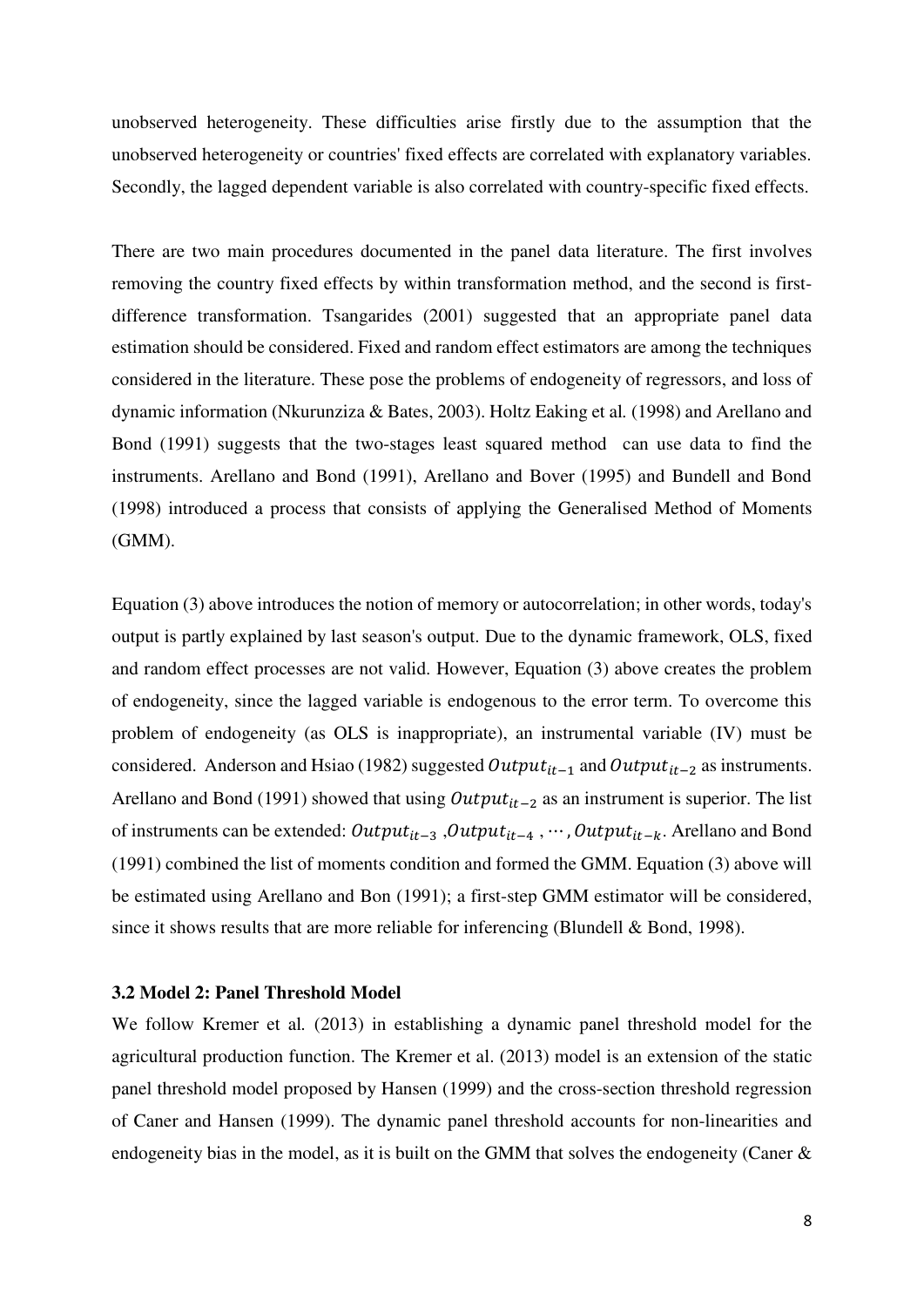Hansen, 1999). Indeed, in this study we analyse the role of the growing seasonal variability in temperature and rainfall threshold in the relationship between agricultural output, climate variability and the endogenous regressor (lagged of the output). The expression for the dynamic panel threshold model is written as follows:

$$
\ln(Output_{it}) = u_i + \beta_1 \tilde{\pi}_{it} I(\tilde{\pi}_{it} \le \gamma) + \delta_1 I(\tilde{\pi}_{it} \le \gamma) + \beta_2 \tilde{\pi}_{it} I(\tilde{\pi}_{it} > \gamma) + \phi Z_{it} + \varepsilon_{it}
$$
\n
$$
\varepsilon_{it}
$$
\n
$$
(4)
$$

where the subscripts  $i = 1, \dots, N$  and  $t = 1, \dots, T$  represent the country and time index respectively.  $I(\cdot)$  is the indicator function and the threshold  $\gamma$ .  $u_i$  is the country-specific fixed effect while  $\varepsilon_{it}$  is the error term,  $\varepsilon_{it} \sim \textit{iid}(0, \sigma^2)$ .  $\tilde{\pi}_{it}$  (growing season variability) represents the threshold and the regime dependent regressor.  $Z_{it}$  represents the vector of endogenous variables where the estimated slope coefficients are regime independent.  $ln(Output_{it})$ , the log output is the dependent variable.  $Z_{it}$  represents the m-dimensional vector of explanatory regressors that might include the lagged output, while  $Z_{1it}$  captures the other control variables. The coefficient  $\delta_1$  is the regime intercept.  $\beta_1$  represents the marginal impact of growing seasonal variability in rainfall and temperature on agricultural output in the long run when the variability is below the threshold, while  $\beta_2$  captures the marginal impact of growing seasonal variability in rainfall and temperature above the threshold. The  $\beta_i$  coefficients are obtained by GMM estimation. According to Arellano and Bover (1995), the lags of the dependent variables (endogenous variables)  $Output_{it-2} \cdots Output_{it-k}$  are used as instruments. Arellano and Bover (1995) confirmed that error terms are not auto-correlated, and the cross-section threshold of Caner and Hansen (2004) applies to the dynamic panel approach. Thus, the individual fixed effects are eliminated by the forward orthogonal deviation transformation.

The forward orthogonal deviation transformation for the error term can be expressed as

$$
\varepsilon_{it}^* = \sqrt{\frac{T-t}{T-t+1}} \Big[ \varepsilon_{it} - \frac{1}{T-t} (\varepsilon_{i(t+1)} + \dots + \varepsilon_{iT} \Big] \tag{5}
$$

The error terms of the forward orthogonal transformation remain homoscedastic; that is,

$$
Var(\varepsilon_i) = \sigma^2 I_T \Longrightarrow Var(\varepsilon_i) = \sigma^2 I_{T-1}
$$
\n<sup>(6)</sup>

According to Kremer et al. (2013), firstly the endogenous variable  $Z_{2it}$  is estimated as a function of the instrument  $X_{it}$  and we obtain the predicted value  $\hat{Z}_{2it}$ . Secondly, Equation (4) above is estimated by ordinary least squares, after substituting  $Z_{2it}$  for the predicted value  $\hat{Z}_{2it}$ . The residual sum of squares from the equation is noted as  $S(\gamma)$ , where  $\gamma$  denotes the common threshold value to be estimated. The optimal value of the threshold estimated  $\hat{\gamma}$  is such that the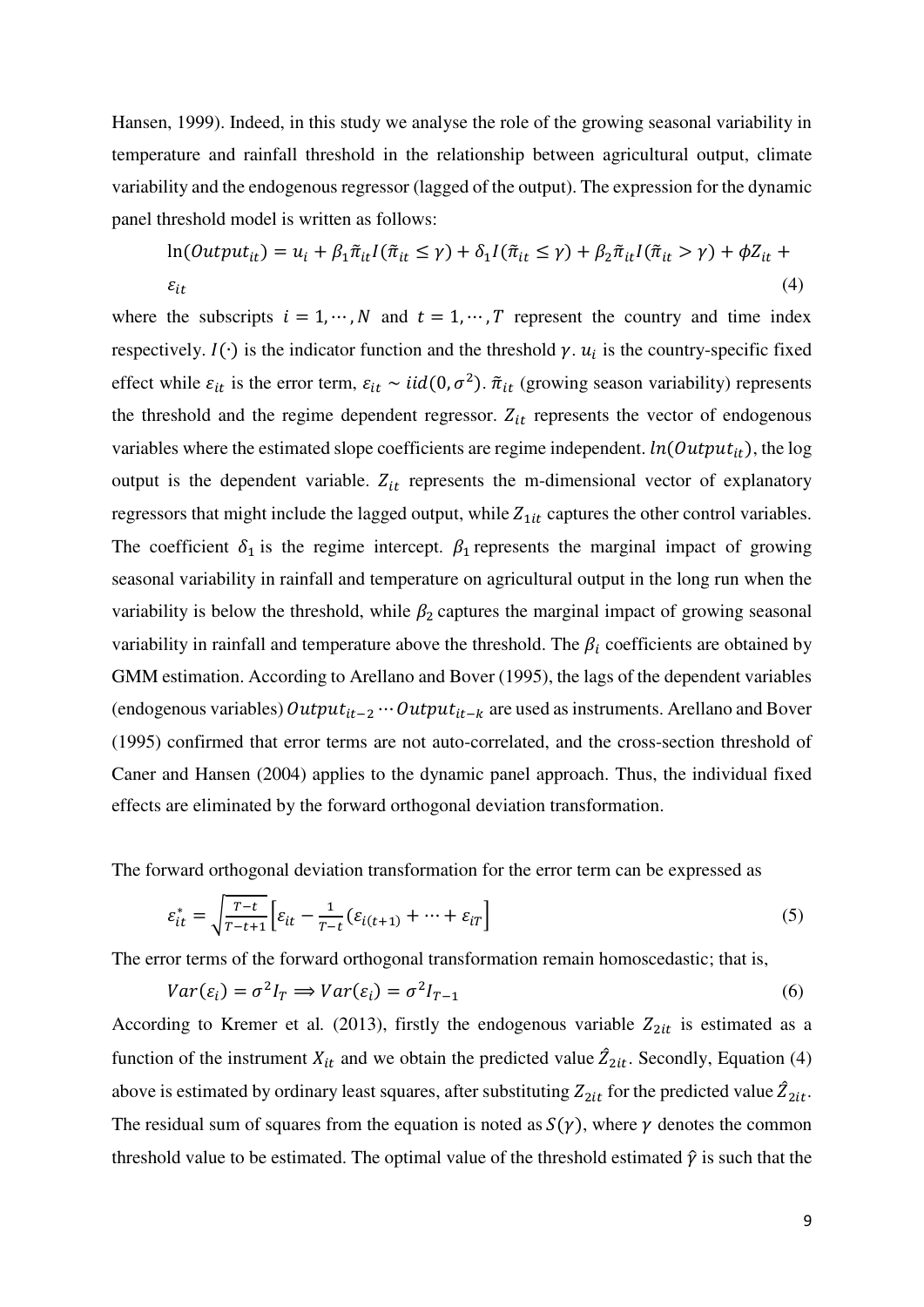residual sum of squares is minimised as  $\hat{\gamma} = \arg min_{\gamma} S_n(\gamma)$ . Thirdly, after obtaining  $\hat{\gamma}$ , the estimated threshold value, the regression slope coefficients are found by GMM using the instruments and the estimated threshold  $\hat{\gamma}$ . The 95% critical values for determining the confidence interval of the threshold value are expressed as  $\Gamma = \{y: LR(y) \le C(\alpha)\}\)$ , where  $C(\alpha)$  is the 95% percentile of the asymptotic distribution of the likelihood ratio LR(y).

Given the nature of Equation (3) above, and as emphasised in the introduction, one might argue that the relationship between growing season variability and agricultural output may not be linear. It has also been argued that the threshold model can be appropriate for consistently and efficiently capturing the overall effect between the variables.

#### **4. Description of data and variables**

We constructed a panel of nine countries (Burundi, Djibouti, Ethiopia, Kenya, Rwanda, Somalia, Sudan, Tanzania and Uganda) covering the period from 1961 to 2016. As in Abraha-Kahsay and Hansen (2016), the nine countries were chosen due to their similar crop production season characteristics. Data points were sourced from FAOSTAT (2011).

The FAO' net production index has been used as a dependent variable. It is considered a proxy for total production output and includes both crop and livestock production as well as other agricultural outputs. Land input is a proxy for total area used for agricultural purposes, while machinery input is a proxy for total number of tractors used. For livestock capital input, we use the headcount for cattle, sheep and goats. Labour is proxied by the population fraction active in the agriculture sector. Fertiliser input is the number of metric tonnes of plant nutrients consumed in the agriculture sector, while irrigation input is the agricultural area under irrigation. Our definition and inclusion of these variables follows the example of numerous studies (e.g. Hayami & Ruttan, 1970; Antle, 1983; Barrios et al*.*, 2008; Abraha-Kahsay & Hansen, 2016).

We also follow Barrios et al*.* (2008), Ward et al*.* (2014) and Abraha-Kahsay and Hansen (2016) in the treatment of irrigation as indicator of the quality of land capital input. We use the Climate Research Unit (CRU) as the main source of climate data, as did Barrios et al*.* (2008) and Abraha-Kahsay and Hansen (2016). As in Abraha-Kahsay and Hansen (2016),  $Temp_{Sprinas}$ , Temp<sub>Summer</sub>, Temp<sub>Fall</sub>, Rainfall<sub>Spring</sub>, Rainfall<sub>Summer</sub> and Rainfall<sub>Fall</sub> represent the mean temperature and rainfall during spring, summer and fall seasons respectively; while Variability $_{Springs}^{Temp}, \quad Variability_{Summary}^{Temp}, \quad Variability_{Fall}^{Temp}, \quad Variability_{Spring}^{Rainfall},$ Variability <sup>Rainfall</sup> and Variability <sup>Rainfall</sup> represent growing season temperature and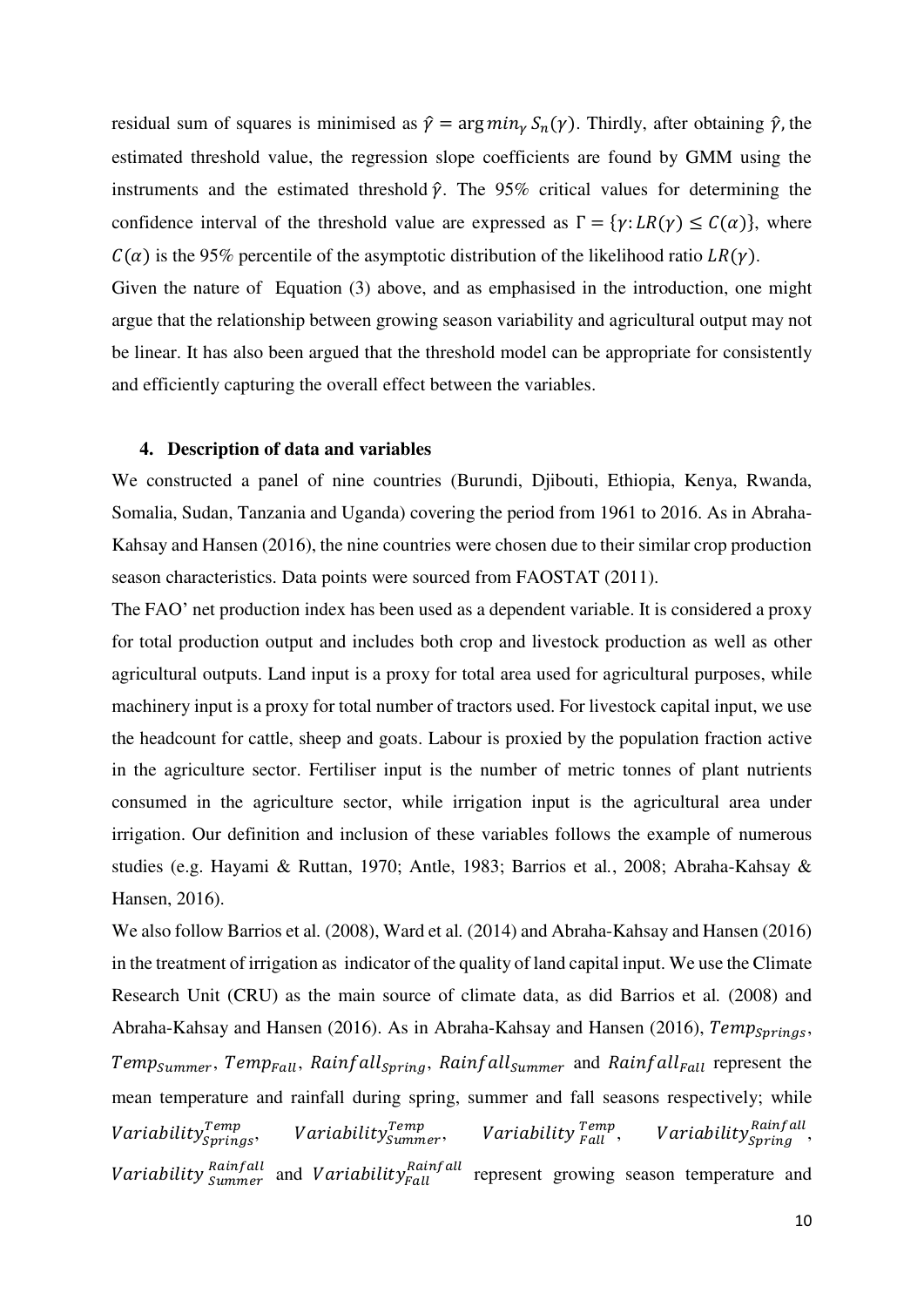rainfall during spring, summer and fall season respectively. Spring season includes the month of March, April and May; fall comprises the month of September, October and December , while the summer contains the month of June, July and August (Abraha-Kahsay and Hansen, 2016). Seasonal variability in temperature and rainfall follow the definition from Amare et al*.* (2018). We measure variability as the deviation of the previous year's rainfall and temperature during spring, summer and fall from the 30-year historical average during crop growing seasons (spring, summer and fall). Variability is also referred to as rainfall and temperature anomalies. We also add the growing summer season, as in Abraha-Kahsay and Hansen (2016); apart from spring and fall, the major and minor crop-growing seasons, the summer season can be crucial to the growth and maturity of crops planted in spring. Figure 1 below shows the general trends in rainfall and temperature during the three growing seasons. In general, average growing season variability in rainfall is more significant in all three seasons. There is a trend of gradual decline; spring and fall (the major and minor growing seasons) are more volatile than summer. This has a serious effect on the growth of crops, and is generally characterised by a decreasing trend, while temperature shows an increasing trend, in line with what has been reported in the literature (IPCC, 2007).



Figure 1: Average seasonal variability in rainfall and temperature

#### **5. Estimation Results**

We investigate whether the series is stationary. To check the stationarity in our panel, we use the Levin, Lin and Chu (2002) panel unit root test and the Fisher type, based on the augmented Dickey-Fuller tests (Choi, 2001) (See Appendix, Table A1.) Both tests reject the null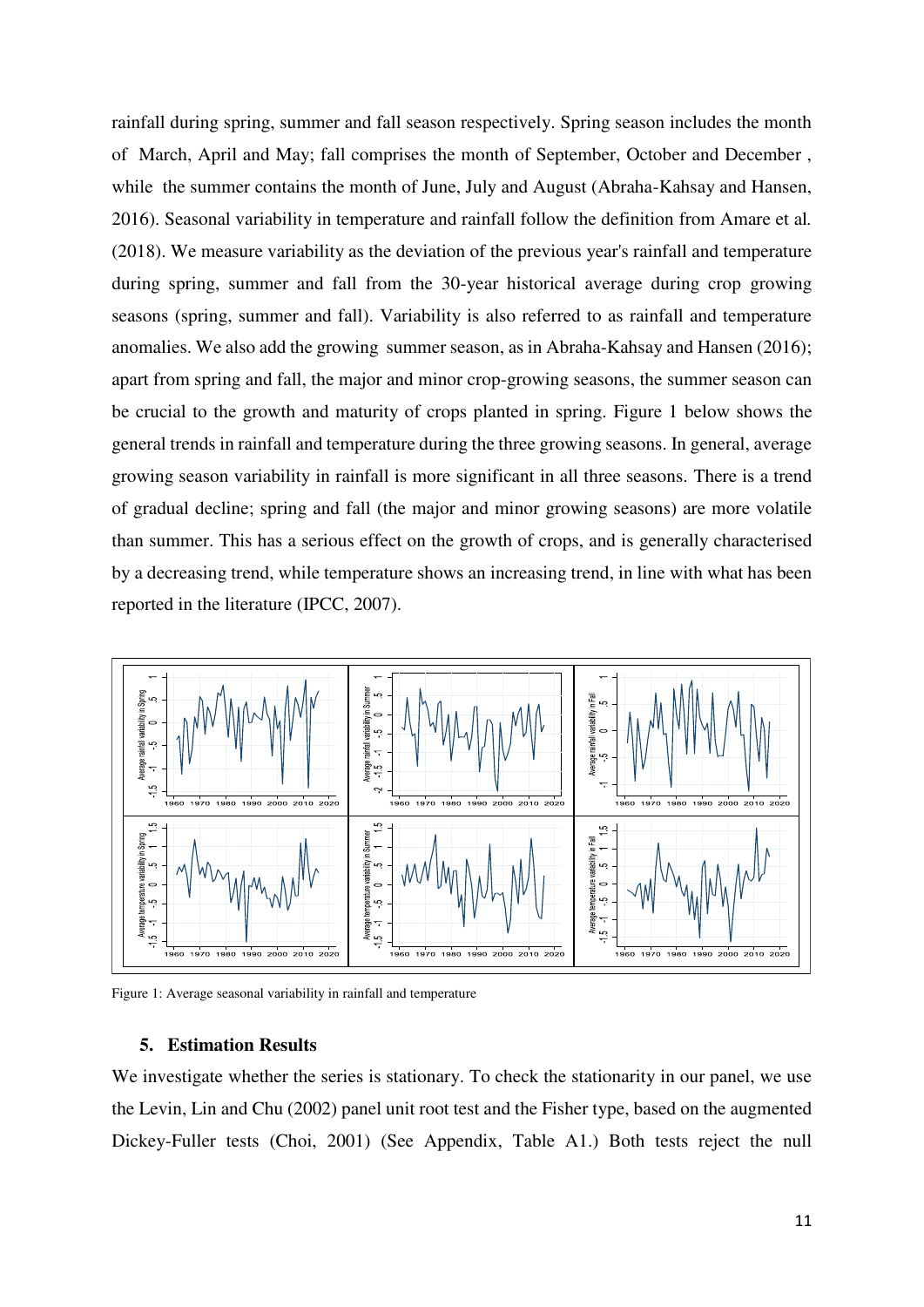hypothesis that the panel contains a unit root. We test the presence of serial correlation using the Wald test, following Wooldridge (2002), in which it was rejected.

Table A3 in the Appendix shows the estimation results of the fixed-effect model. The coefficients of the physical inputs vary slightly when one moves across all the specifications, and they do have the expected signs. Livestock and labour parameters are positive and significant across all the specifications, in line with the literature. Machinery and irrigation are insignificant, confirming the lack of such tools in the process of agricultural production. East Africa is dominated by traditional practices, mainly based on human muscle power (FAO, 2008; 2013). Up to 95% of agriculture there is characterised by traditional small scale nonmechanised practices (FAOSTAT, 2011). The land is the most important factor, with coefficients that have the expected sign and significant. An increase of 1% in agricultural land areas is substantially higher compared to coefficients of other regressors. According to Barrios et al*.* (2008), Sub-Saharan African countries use land much more intensively than other countries. In general, these findings are consistent with the literature (Barrios et al*.,* 2008; Abraha-Kahsay & Hansen, 2016).

Concerning climate variables, the mean effect of rainfall and temperature on the agricultural output during the major growing season (spring) is positive and significant. The major season is characterised by heavy and prolonged rain, but also associated with higher temperature. This favours evaporation, reducing the impact of heavy rain on agricultural output.

During the minor growing season (fall), the coefficients of temperature and rainfall are negative and significant, consistent with expectations. The results for the summer growing season show that the higher temperature affects agricultural output negatively. According to Niang et al. (2014), temperatures in Africa are projected to rise much faster than in the rest of the world; the increase is expected to exceed  $2^{\circ}$ C by the 21st century, and could reach  $4^{\circ}$ C by the end of the 21st century.

The growing season rainfall variability of spring has a negative impact on output and the impact tends to persist, even during summer. In line with Conway et al. (2005) who noticed that Eastern Africa has two rainfall regimes that bring rain, from March to May and from October to December, but with great inter-annual variability. Growing season temperature variability had a positive impact during spring (the major growing season), contrary to the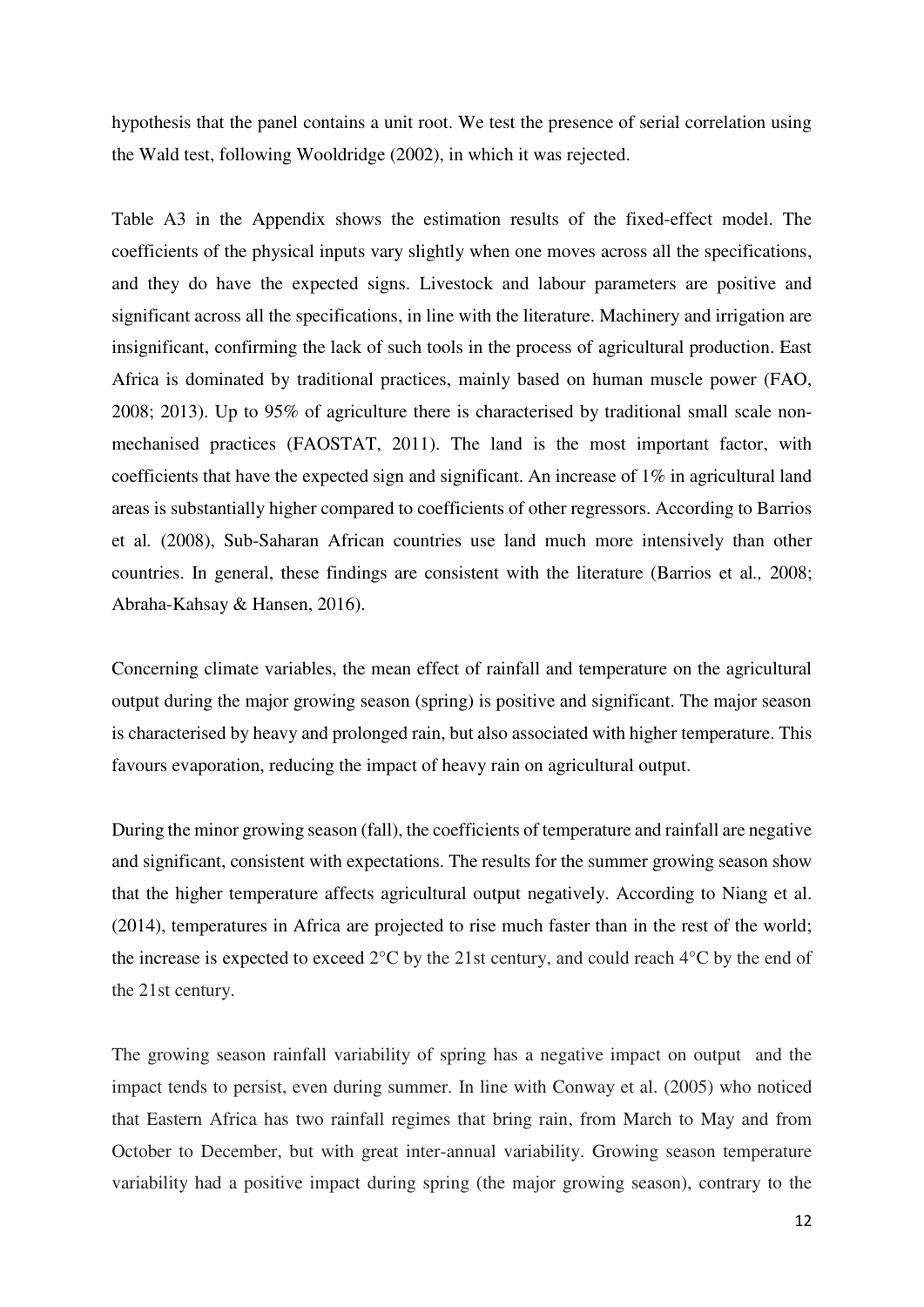results of Abraha-Kahsay and Hansen (2016), who found its effect to be positive and insignificant. It had no effect in summer and fall.

These findings are crucial, given East Africa's rain-fed nature. Growing season rainfall and temperature variability can have a significant impact on output, even if there are no changes observed at the mean temperature and rainfall level. Our results are consistent with the literature on the effect of variability in rainfall and temperature on agricultural crops in East Africa (Abraha-Kahsay & Hansen, 2016; Barrios et al., 2008; Ward et al., 2014; Blanc, 2012; Rowhani et al*.,* 2011; Lobell & Burke, 2008). The majority of these studies found that precipitation variability has a positive effect and temperature variability has a negative impact. For instance, Abraha-Kahsay and Hansen (2016) and Rowhani et al. (2011) both found growing season precipitation variability had a substantial negative effect on output, while Ward et al. (2014) found a positive effect. This is partly in line with our findings, which state that growing season rainfall variability has a negative effect, but growing season temperature variability has a positive significant effect as well.

Table 1 below shows the results of the dynamic GMM using Equation (3) above. The fixed effect estimations and even the random effect estimations are subject to some shortcomings. They have the problem of potential endogeneity of regressors, as well as a loss of dynamic information (Nkurunziza & Bates, 2003). We include in Equation (3), among other things, the lagged variable of agricultural output. The lag of output is significant across all specifications. This implies that the decision to engage in agriculture practices depends heavily on what the last agricultural outcome was. Agriculture in general involves many decisions: what and how much to sell to generate cash, which inputs to use, how and when to use them, how much to store if there is an expectation of more favourable conditions in the market, or in the next agriculture season. Also, small household farmers make these decisions in a market that does not function well. This implies that good agricultural results in the previous season can solve a substantial portion of these questions, and will have significant implications for their choices and livelihoods. Hence, the performance of the last season agricultural output significantly influences the decision of whether or not to continue farming.

Some studies note that experiences farmers are exposed to in the agricultural sector in East Africa, such as drought, constitute a reason to engage in off-farming activities. The proportion of off-farming income generation reveals some important insights (Van den Broeck & Kilic,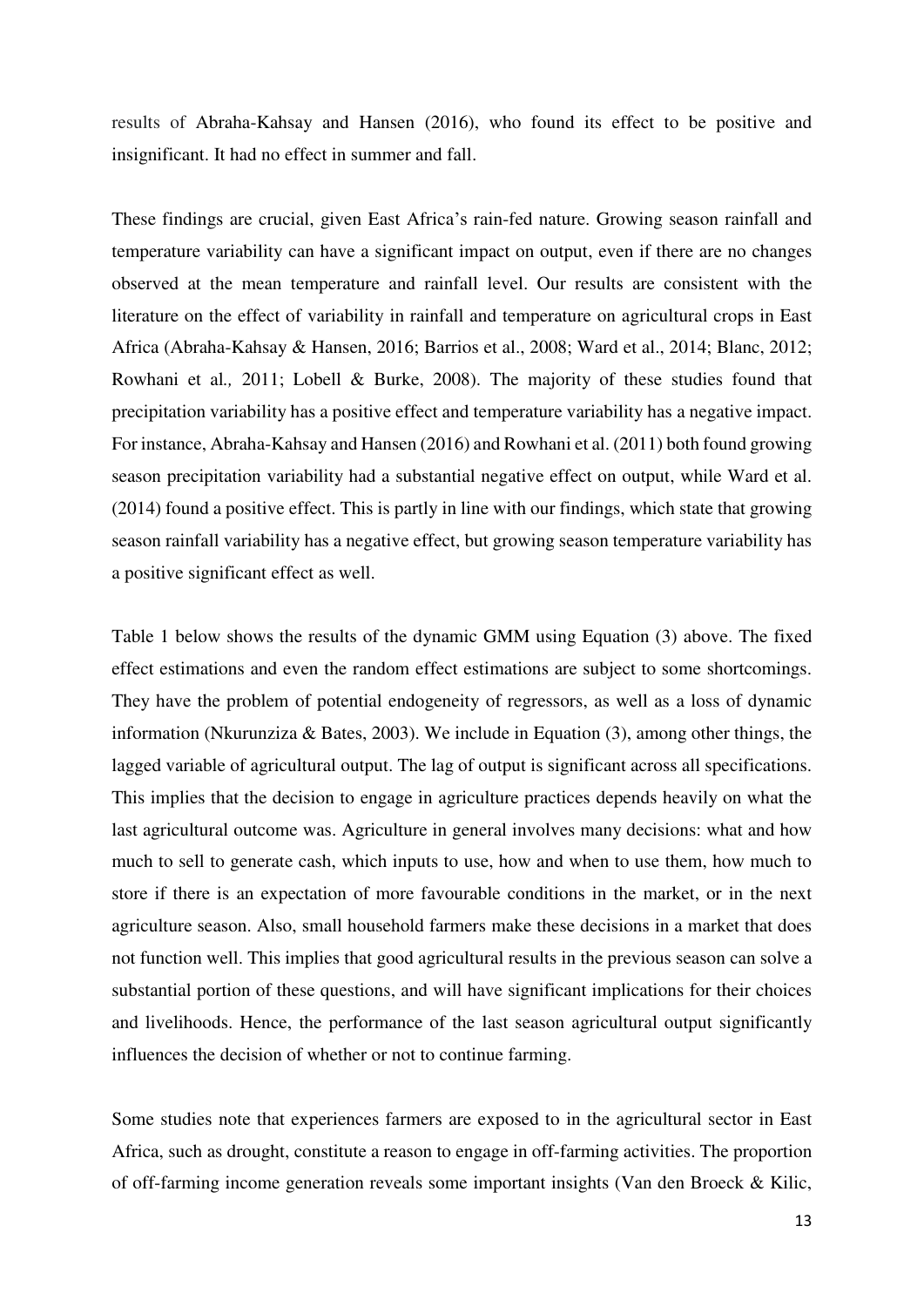2018; FAO, 2015; Kansiime et al*.*, 2018; Wichern et al*.*, 2017). For instance, Van den Broeck and Kilic (2018) report that a significant portion of both rural and urban working-age population participates in off-farming activities. However, in East African countries such as Ethiopia, small household farmers still rely heavily on crop and livestock income, rather than non-farming (FAO, 2015). In the context of the rural economy that characterises East Africa, the livelihood of farmers depends on the choices they make regarding how to allocate resources to generate the highest income possible, given the constraints they face. The current agricultural output depends to a degree on last year's performance; and this holds true for all the models specified. The coefficient of the lag in output is significant, meaning a 1% increase in the lag output coefficient will increase current output by 0.975, 0.979 or 0.988%, depending on the respective specification shown in Table 1 below .

The estimates of the physical parameters do not vary much, except for machinery and irrigation. Land estimates are significant, except for specification (4). The Labour parameter has the expected sign, but is significant only in specification (3). Small-scale farming production in East Africa is done mainly by family members (FAO, 2015). A 1% increase in the size of a farmer's house results in a 0.0394% increase in agricultural output. The marginal effect of each regressor on the dependent variable is lower compared to the estimates under fixed-effect estimation. Not controlling for lag in agricultural output in the estimation of the impact of climate change on agricultural output exaggerates the impact of the effect of growing season variability on agriculture.

GMM offers advantages over the pure cross-country instrumental variable regression, as the unobserved country-specific effect becomes part of the error term, which can bias the estimators. Also, GMM controls for all the potential endogeneity of all explanatory variables, compared to the country fixed specification.

Turning to the effect of climate on agricultural output, the findings are that mean rainfall is positive and significant, while mean temperature is positive and insignificant in the major growing season. The Growing season rainfall variability has a negative sign and is significant, which is in line with the outcome from the fixed-effect estimation. This result is in line with Rowhani et al. (2011), who found that growing season rainfall has a negative effect on yields of sorghum, maize and rice in Tanzania but the growing season temperature increases have the most important impact on yields. We did find negative and statistical evidence of growing-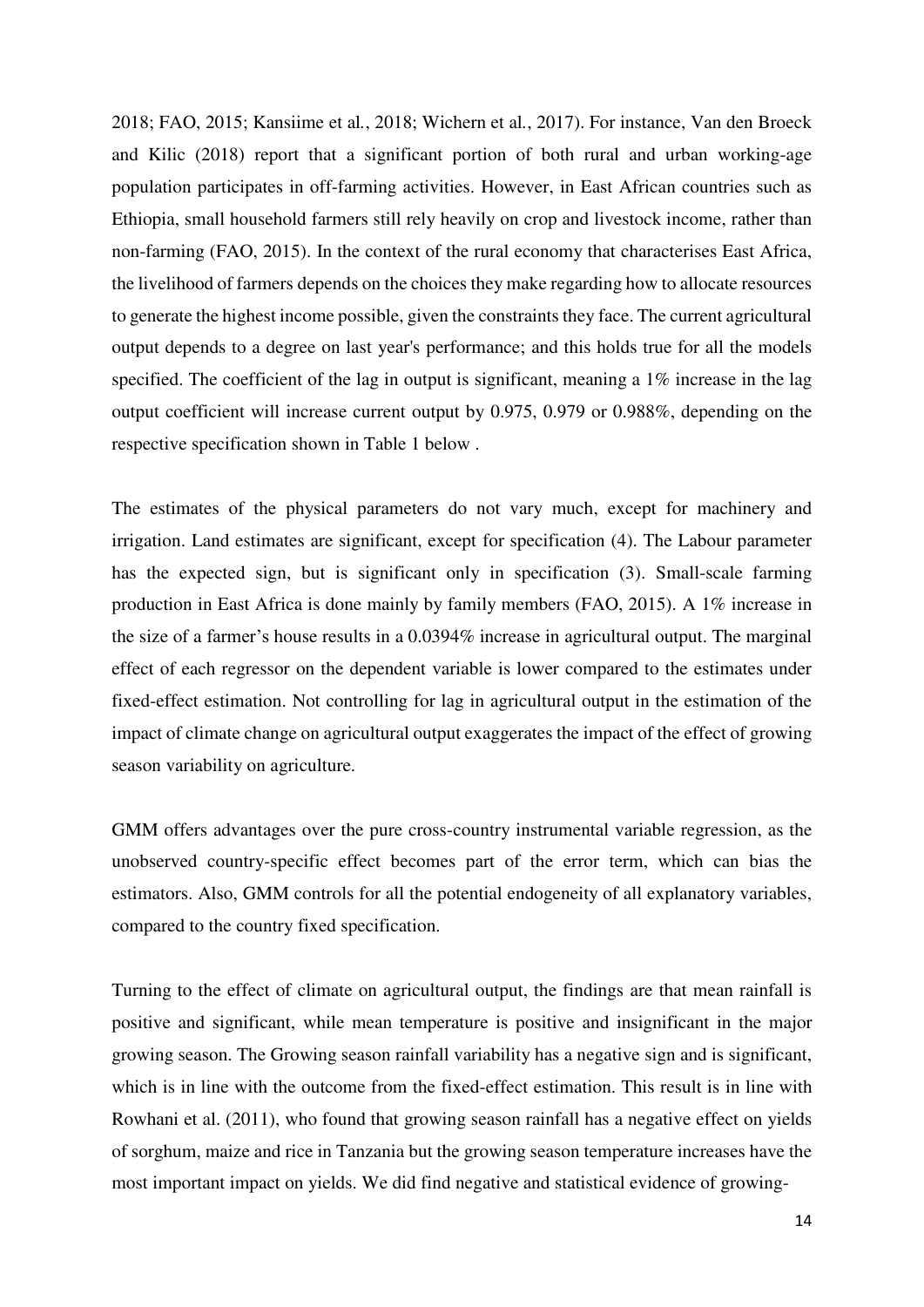|                                                                                                                                                                                                                      | (1)             | (2)         | (3)        | (4)         |
|----------------------------------------------------------------------------------------------------------------------------------------------------------------------------------------------------------------------|-----------------|-------------|------------|-------------|
| <b>VARIABLES</b>                                                                                                                                                                                                     | Ln(output)      | Ln(output)  | Ln(output) | Ln(output)  |
| L.1 Output                                                                                                                                                                                                           | $0.975***$      | $0.979***$  |            | 0.988***    |
|                                                                                                                                                                                                                      | (0.00668)       | (0.00461)   |            | (0.00420)   |
| Ln(Land)                                                                                                                                                                                                             | $0.0394***$     | $0.0348***$ | 0.739*     | 0.00716     |
|                                                                                                                                                                                                                      | (0.0118)        | (0.0125)    | (0.401)    | (0.00897)   |
| Ln(Livestock)                                                                                                                                                                                                        | $0.0187^{\ast}$ | 0.0199**    | 0.683      | 0.00556     |
|                                                                                                                                                                                                                      | (0.0114)        | (0.00929)   | (0.456)    | (0.00823)   |
| Ln(Labour)                                                                                                                                                                                                           | 0.00573         | 0.00630     | $0.564***$ | 0.00393     |
|                                                                                                                                                                                                                      | (0.00630)       | (0.00688)   | (0.217)    | (0.00442)   |
| Ln(Machinery)                                                                                                                                                                                                        | $0.0104**$      | 0.00737*    | 0.128      | 0.00191     |
|                                                                                                                                                                                                                      | (0.00493)       | (0.00411)   | (0.219)    | (0.00382)   |
| Ln(Irrigation)                                                                                                                                                                                                       | 9.94e-05        | 0.00278     | 0.150      | 0.00197     |
|                                                                                                                                                                                                                      | (0.00824)       | (0.00431)   | (0.182)    | (0.00436)   |
| Ln(Fertiliser)                                                                                                                                                                                                       | 0.00341         | 0.00146     | $0.325**$  | $0.00598**$ |
|                                                                                                                                                                                                                      | (0.00247)       | (0.00341)   | (0.129)    | (0.00260)   |
| Mean rainfall variables                                                                                                                                                                                              |                 |             |            |             |
| $Ln(Rainfall_{spring})$                                                                                                                                                                                              | $0.0200**$      | $0.0235**$  |            |             |
|                                                                                                                                                                                                                      | (0.00782)       | (0.00923)   |            |             |
| $Ln(Rainfall_{\tiny Summer})$                                                                                                                                                                                        | 0.0194*         | 0.0150      |            |             |
|                                                                                                                                                                                                                      | (0.0108)        | (0.0104)    |            |             |
| $Ln(Rainfall_{fall})$                                                                                                                                                                                                | $-0.00591$      |             |            |             |
|                                                                                                                                                                                                                      | (0.0154)        |             |            |             |
| Mean temperature variables                                                                                                                                                                                           |                 |             |            |             |
| $Ln(Temp_{Spring})$                                                                                                                                                                                                  | 0.0990          |             |            |             |
|                                                                                                                                                                                                                      | (0.211)         |             |            |             |
| $Ln(Temp_{Summer})$                                                                                                                                                                                                  | 0.0220          |             |            |             |
|                                                                                                                                                                                                                      | (0.198)         |             |            |             |
| $Ln(Temp_{fall})$                                                                                                                                                                                                    | $-0.323**$      | $-0.173*$   |            |             |
|                                                                                                                                                                                                                      | (0.164)         | (0.105)     |            |             |
| Growing-season rainfall variables                                                                                                                                                                                    |                 |             |            |             |
| $Variable \frac{Rainfall}{Spring}$                                                                                                                                                                                   | 0.00378*        |             |            |             |
|                                                                                                                                                                                                                      | (0.00590)       |             |            |             |
|                                                                                                                                                                                                                      |                 |             |            |             |
| $\label{eq:var1} Variable \begin{minipage}[c]{0.9\linewidth} \label{eq:var2} \begin{minipage}[c]{0.9\linewidth} \textit{Variable} \end{minipage} \begin{minipage}[c]{0.9\linewidth} \textit{Quantum} \end{minipage}$ | $-0.00352$      |             |            |             |
|                                                                                                                                                                                                                      | (0.00442)       |             |            |             |
| Variability $_{fall}^{Rainfall}$                                                                                                                                                                                     | $-0.00733$      |             |            |             |
|                                                                                                                                                                                                                      | (0.00603)       |             |            |             |
|                                                                                                                                                                                                                      |                 |             |            |             |
| Growing-season temperature variables                                                                                                                                                                                 |                 |             |            |             |

### Table 1: One-step system GMM results for climate variability and agricultural output

*V*

-0.00339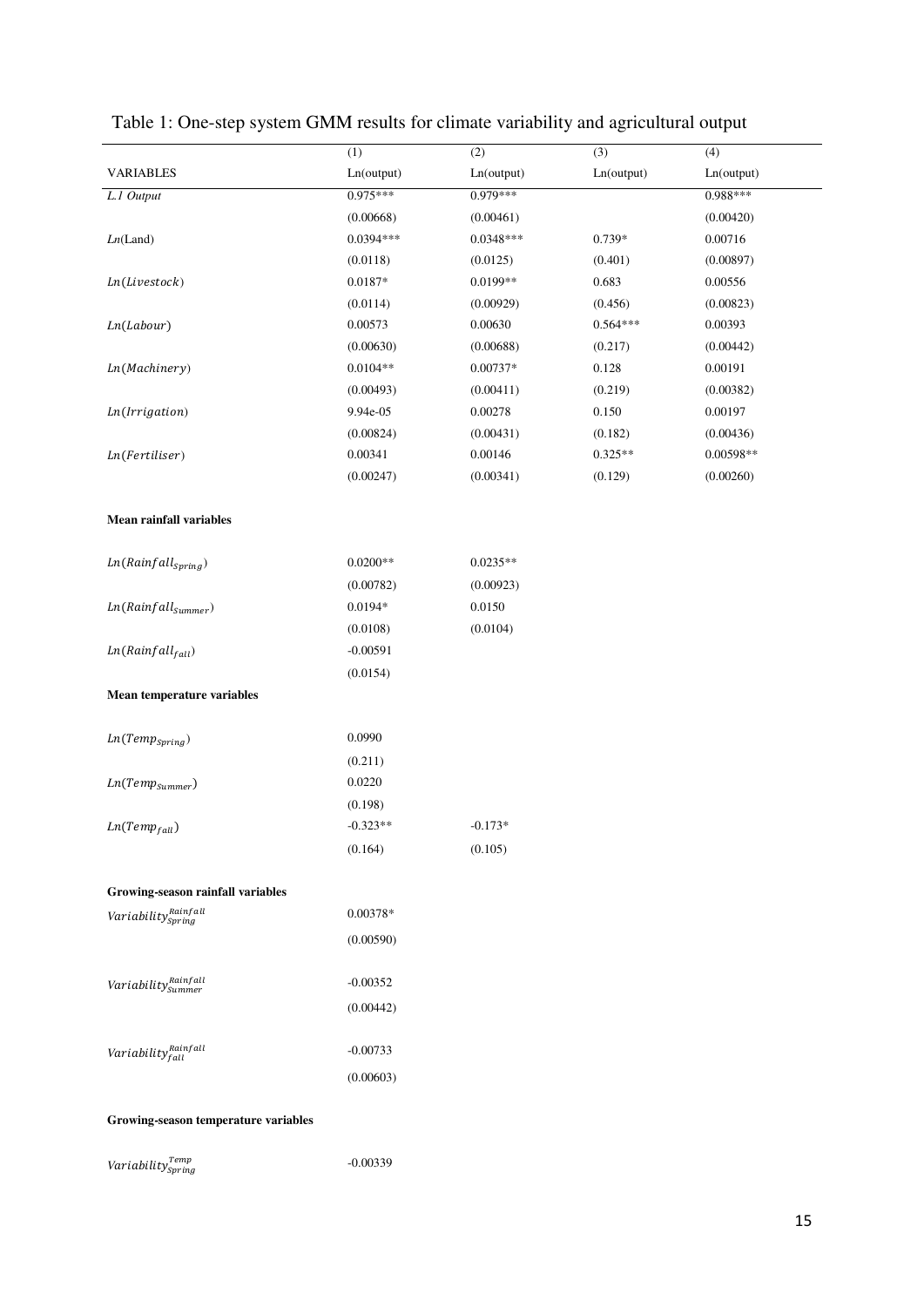|                                | (0.00531)                  |                           |                         |                             |
|--------------------------------|----------------------------|---------------------------|-------------------------|-----------------------------|
| $Variable_{\it Summer}^{Temp}$ | $-0.00174$<br>(0.00512)    |                           |                         |                             |
| Variability $_{fall}^{Temp}$   | $-0.00721*$<br>(0.00385)   | $-0.00744**$<br>(0.00315) |                         |                             |
| Year                           | $0.000458**$<br>(0.000210) | 0.000389*<br>(0.000211)   | $0.00427*$<br>(0.00252) | $7.42e-05*$<br>$(4.03e-05)$ |
| Observations                   | 477                        | 477                       | 504                     | 495                         |
| Number of id                   | 9                          | 9                         | 9                       | 9                           |
| Time effect                    | <b>YES</b>                 | <b>YES</b>                | <b>YES</b>              | <b>YES</b>                  |
| Wald $\chi^2$                  | 59645.15                   | 155233.16                 | 2457.73                 | $3.18e + 08$                |
| Prob> $\chi^2$                 | 0.0000                     | 0.0000                    | 0.0000                  | 0.0000                      |
| $AR(1)$ [p-value]              | $-2.54$ [0.011]            | $-2.54$ [0.011]           | $-1.14$ [0.255]         | $-2.53$ [0.012]             |
| $AR(2)$ [p-value]              | $-1.35$ [0.177]            | $-1.11$ [0.268]           | $-0.27$ [0.783]         | $-0.90$ [0.369]             |
| Hansen test [p-value]          | $0.00$ [1.000]             | $0.00$ [1.000]            | $0.21$ [1.000]          | $0.15$ [1.000]              |

Standard errors in parentheses \*\*\*  $p \le 0.01$ , \*\*  $p \le 0.05$ , \*  $p \le 0.1$ 

season temperature variability in the minor season(fall). Our results are in general partly consistent with the literature on the impact of growing season variability in Eastern Africa (Abraha-Kahsay & Hansen, 2016; Barrios et al., 2008; Blanc, 2012; Rowhani et al*.*, 2011; Lobell & Burke, 2008); but taking into account the lag variable of agricultural output reduces the marginal effect of growing season climate variability. Thus the lag of agricultural output is crucial in explaining the change in agricultural output in East Africa.

The higher value of Wald  $\chi^2$  shows that the overall models are jointly significant. The test of autocorrelation in the residual indicates that there is a negative and significant first-order correlation; but the second order is insignificant, suggesting that serial correlation in the error terms is absent. The null hypothesis of the Hansen test is not rejected, suggesting there is no correlation between the over-identified instruments and the error term.

Table 2 below shows the results of the dynamic panel threshold using Equation (3) above to analyse the threshold effect between growing season climate variability and agricultural output, as well as examine fully the possibility an asymmetric non-linear relationship between them. The upper section of Table 2 displays the estimated values of growing season variability in temperature and rainfall threshold and the corresponding 95% confidence interval, while the middle section of Table 2 shows the regime-dependent coefficients of growing season variability in temperature and rainfall. In particular,  $\hat{\beta}_1$  and  $\hat{\beta}_2$  represent the marginal effect of growing season variability in the low (high) regime, implying that variability is below (above)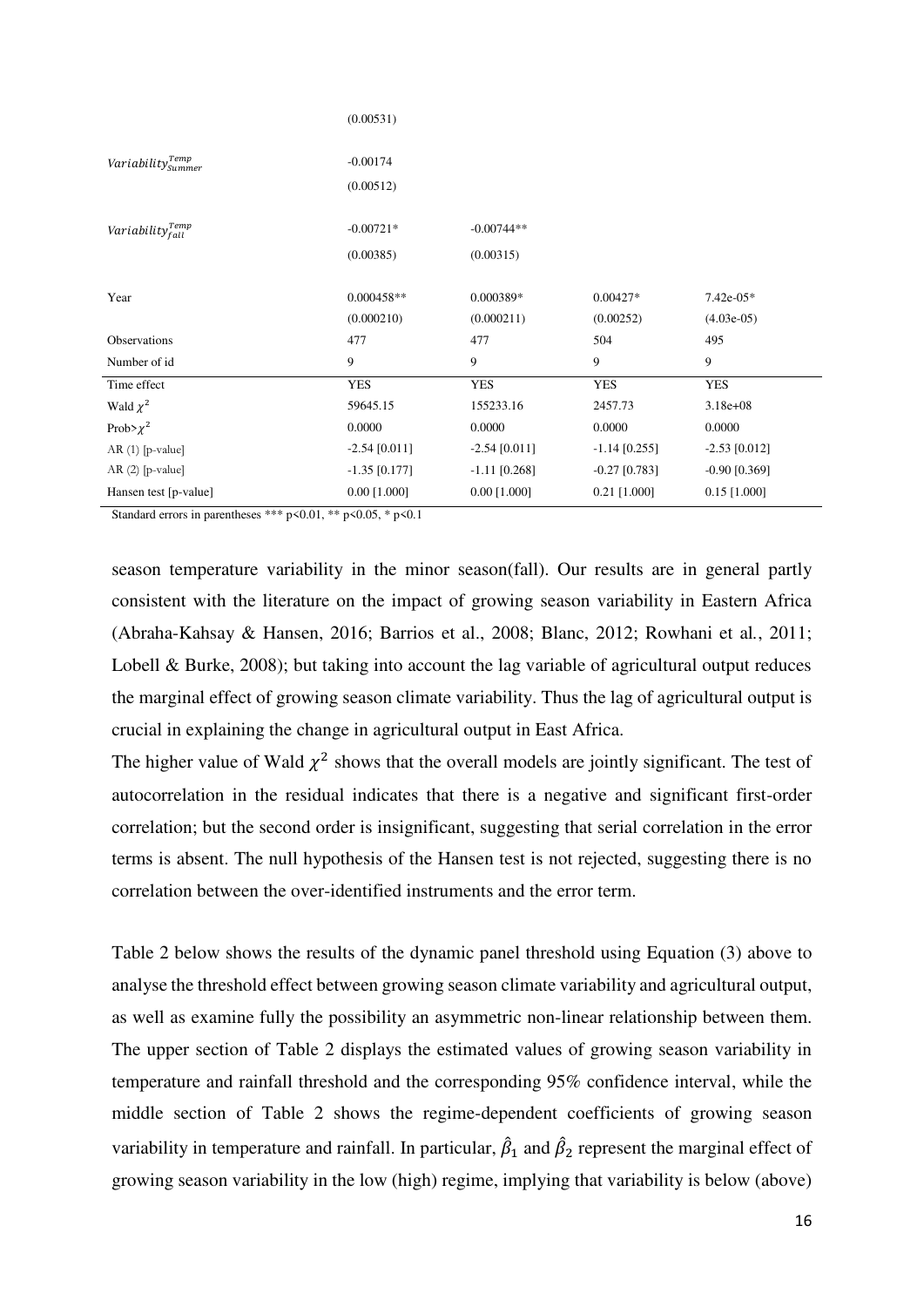the estimated threshold value. We apply the dynamic panel threshold to see the long-run impact of growing season rainfall and temperature.

In analysing growing season temperature and rainfall variability on agricultural output, a number of control variables are considered, namely land, labour, livestock, irrigation, machinery, a series of climate variables, and initial income. Each column displays the findings of the dynamic panel threshold for a specific season. The null hypothesis of no threshold effect from growing season variability in temperature and rainfall has been rejected. Consequently, the data used for the study strongly supports the existence of the threshold effect. The regimedependent coefficients of the effect of rainfall variability in spring, summer and fall are significant, with plausible signs.

The Model (1) results suggest that the threshold for growing season rainfall variability in the spring is -0.553, with a 95% confidence interval widens [-1.222, 1.244]. The coefficient of growing season rainfall variability in spring is negative and significant when threshold is below ( $\hat{\beta}_1$ = -0.0127), but positive and insignificant relationship above the threshold ( $\hat{\beta}_2$ = 0.00628). These results are partly in line with Abraha-Kahsay and Hansen (2016), who showed that seasonal rainfall variation in spring reduces agricultural output. In fact, there is a threshold below which such negative impact can be observed: growing season variability in rainfall is negatively correlated with agricultural output below the threshold. There will be a negative marginal effect on agricultural output of 0.0127%, but no marginal effect when the variability is above the threshold.

In summer, shown in Model (2), the threshold is -0.902, with a confidence interval of [-2.348, 0.59]. The coefficient of growing season variability is positive ( $\hat{\beta}_2 = 0.00832$ ) above the threshold, meaning growing season variability in rainfall in summer above the threshold will increase agricultural output by 0.00832%, but no effect is observed below the threshold. In particular, summer is characterised by higher temperatures that favour evaporation. During summer, positive variability in seasonal rainfall coupled with higher temperatures has negligible marginal impact. Crops combine higher temperature and rainfall available to increase germination (Thornton et al*.*, 2010).

The findings also show that growing season variability in rainfall is detrimental when it exceeds the threshold of 1.261 with a 95% confidence interval [-1.270, 1.261] in the fall season. If rainfall variability increases above the threshold, agricultural output will decrease by 0.0147%. In the case of growing season temperature variability, we found no significant effects.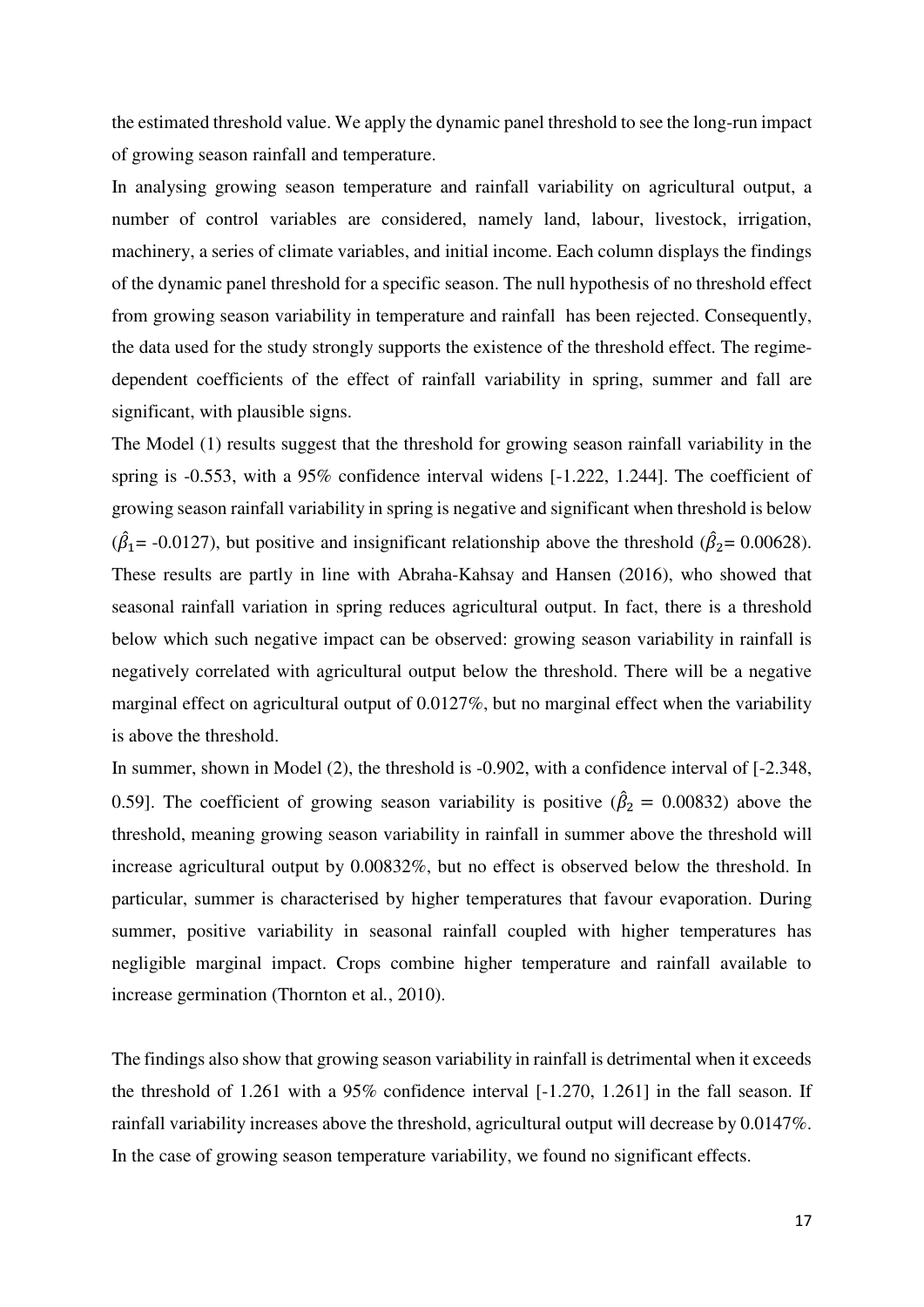| <b>VARIABLES</b>                     | Model(1)          | Model $(2)$       | Model $(3)$       | Model $(4)$       | Model $(5)$       | Model $(6)$       |
|--------------------------------------|-------------------|-------------------|-------------------|-------------------|-------------------|-------------------|
| <b>Threshold estimates</b>           |                   |                   |                   |                   |                   |                   |
| Ŷ                                    | $-0.553$          | $-0.902$          | 1.261             | $-0.336$          | 0.488             | 0.970             |
| 95% confidence interval              | $[-1.222, 1.244]$ | $[-2.348, 0.549]$ | $[-1.270, 1.261]$ | $[-0.982, 0.936]$ | $[-1.222, 1.049]$ | $[-1.140, 1.177]$ |
| L1.output                            | $0.876***$        | $0.867***$        | $0.867***$        | $0.873***$        | $0.871***$        | $0.871***$        |
|                                      | (0.0227)          | (0.0178)          | (0.0196)          | (0.0142)          | (0.0157)          | (0.0152)          |
| $\hat{\beta}_1$                      | $-0.0127**$       | $-0.00552$        | 0.00322           | $-0.00995$        | $-0.00488$        | $-0.00266$        |
|                                      | (0.00571)         | (0.00446)         | (0.00377)         | (0.00817)         | (0.00615)         | (0.00486)         |
| $\hat{\beta}_2$                      | 0.00628           | $0.00832***$      | $-0.0147*$        | 0.00429           | 0.00202           | $-0.00808$        |
|                                      | (0.00813)         | (0.00322)         | (0.00846)         | (0.00869)         | (0.00745)         | (0.00725)         |
|                                      |                   |                   |                   |                   |                   |                   |
| Ln(Land)                             | 0.0574            | 0.0589            | 0.0616            | 0.0313            | 0.0365            | 0.0439            |
|                                      | (0.0495)          | (0.0532)          | (0.0441)          | (0.0393)          | (0.0411)          | (0.0438)          |
| Ln(Livestock)                        | $0.0539***$       | $0.0578***$       | $0.0567***$       | $0.0518***$       | $0.0533***$       | $0.0579***$       |
|                                      | (0.0192)          | (0.0167)          | (0.0185)          | (0.0199)          | (0.0184)          | (0.0204)          |
| Ln(Labour)                           | $0.0276***$       | $0.0375***$       | $0.0337***$       | $0.0363***$       | $0.0360***$       | $0.0366***$       |
|                                      | (0.00859)         | (0.0101)          | (0.0111)          | (0.00775)         | (0.00801)         | (0.00823)         |
| <i>Ln</i> (Machinery)                | $-0.000144$       | $-0.00525$        | $-0.00395$        | 0.000282          | 0.000227          | $-0.00148$        |
|                                      | (0.00499)         | (0.00932)         | (0.00729)         | (0.00465)         | (0.00457)         | (0.00513)         |
| <i>Ln</i> ( <i>Irrigation</i> )      | 0.00351           | $-0.00308$        | 3.15e-05          | 0.00147           | 0.000644          | $-0.000468$       |
|                                      | (0.00914)         | (0.00524)         | (0.00787)         | (0.00933)         | (0.00956)         | (0.00941)         |
| Ln(Fertiliser)                       | $-0.00433$        | $-0.00328$        | $-0.00359$        | $-0.00403$        | $-0.00413$        | $-0.00362$        |
|                                      | (0.00538)         | (0.00464)         | (0.00454)         | (0.00396)         | (0.00420)         | (0.00428)         |
| climate<br>Seasonal                  |                   |                   |                   |                   |                   |                   |
| variables<br>Precipitation variables |                   |                   |                   |                   |                   |                   |
| $Ln(Rainfall_{spring})$              | 0.00588           | 0.00585           | 0.00482           | 0.00776           | 0.00804           | 0.00906           |
|                                      | (0.0102)          | (0.00919)         | (0.00891)         | (0.00953)         | (0.0101)          | (0.00955)         |
| $Ln(Rainfall_{Summer})$              | $-0.00586$        | $-0.00206$        | $-0.00638$        | $-0.00602$        | $-0.00659$        | $-0.00474$        |
|                                      | (0.00907)         | (0.00762)         | (0.00847)         | (0.00801)         | (0.00801)         | (0.00718)         |
| $Ln(Rainfall_{Fall})$                | $-0.00688$        | $-0.00671$        | $-0.0109$         | $-0.000539$       | $-0.00151$        | 0.00103           |
|                                      | (0.0121)          | (0.0140)          | (0.0186)          | (0.0127)          | (0.0111)          | (0.0135)          |
| Temperature variables                |                   |                   |                   |                   |                   |                   |
| $Ln(Temp_{Spring})$                  | $-0.0630$         | $-0.0470$         | $-0.0157$         | $-0.0874$         | $-0.0976$         | $-0.101$          |
|                                      | (0.213)           | (0.206)           | (0.219)           | (0.173)           | (0.177)           | (0.174)           |

### Table 2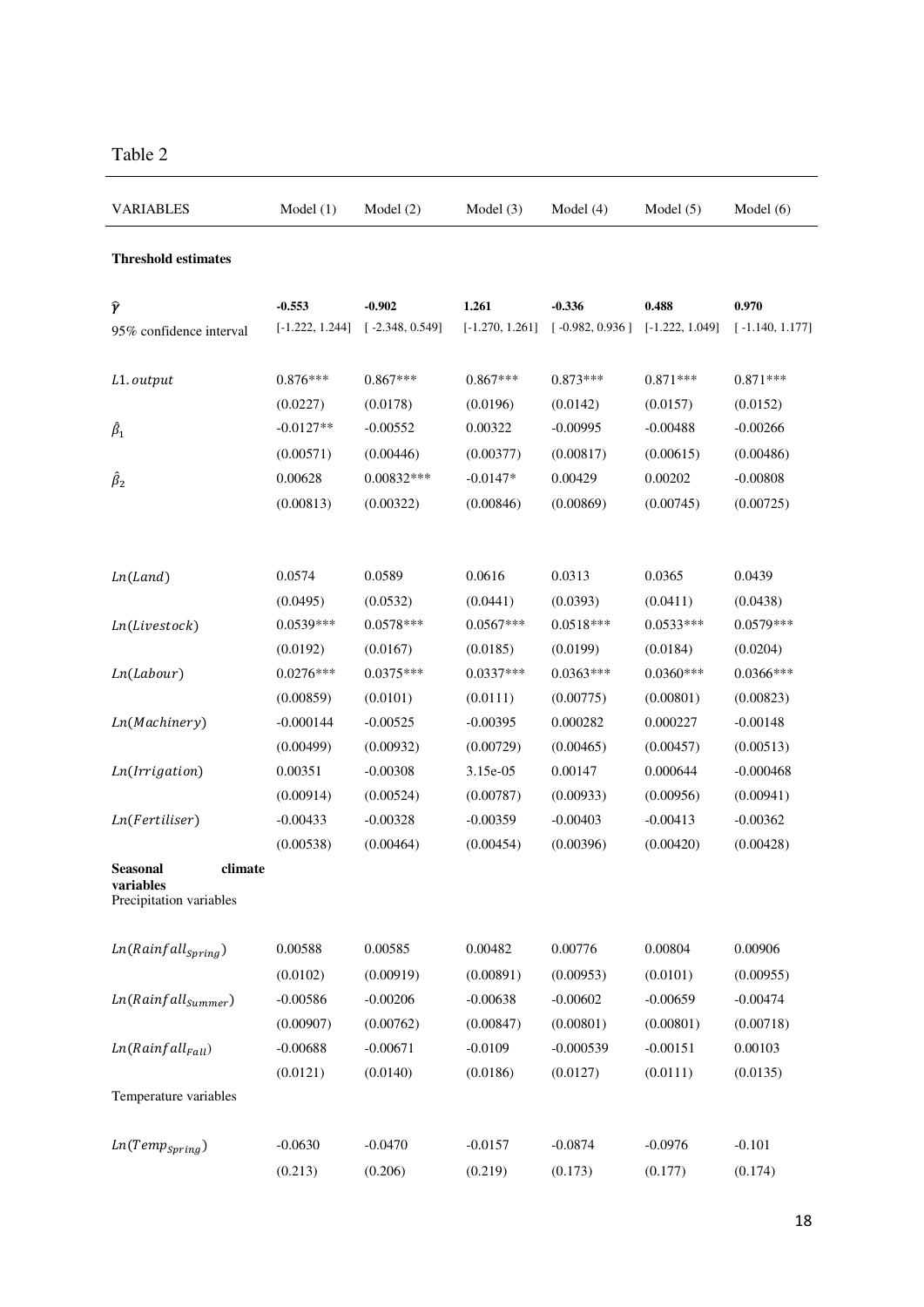| $Ln(Temp_{Summer})$      | 0.118    | 0.218    | 0.217    | 0.227     | 0.241    | 0.207    |
|--------------------------|----------|----------|----------|-----------|----------|----------|
|                          | (0.124)  | (0.159)  | (0.149)  | (0.181)   | (0.167)  | (0.165)  |
| $Ln(Temp_{Fall})$        | $-0.206$ | $-0.166$ | $-0.172$ | $-0.339$  | $-0.238$ | $-0.340$ |
|                          | (0.504)  | (0.485)  | (0.475)  | (0.537)   | (0.565)  | (0.525)  |
| Constant                 | $-0.357$ | $-0.960$ | $-0.968$ | $-0.0184$ | $-0.401$ | $-0.126$ |
|                          | (1.535)  | (1.749)  | (1.684)  | (1.848)   | (1.835)  | (1.651)  |
|                          |          |          |          |           |          |          |
| Wald $\chi^2$            | 17995.52 | 19249.34 | 17682.27 | 32482.73  | 39175.23 | 19067.94 |
| p-value (Wald $\chi^2$ ) | 0.000    | 0.000    | 0.000    | 0.000     | 0.000    | 0.000    |
| <b>Observations</b>      | 495      | 495      | 495      | 495       | 495      | 495      |
| Number of id             | 9        | 9        | 9        | 9         | 9        | 9        |
| Number of instruments    | 433      | 433      | 433      | 433       | 433      | 433      |

Notes: Robust standard errors in parentheses, \*\*\* p<0.01, \*\* p<0.05, \* p<0.1. Model (1) represents the effect of rainfall variability in spring, Model (2) represents the effect of rainfall variability in summer, Model (3) represents the effect of rainfall variability in fall, Model (4) represents the effect of temperature variability in spring, Model (5) represents the effect of temperature variability in summer and Model (6) represents the effect of temperature variability in the fall.

Figure 2 below shows the likelihood ratio function computed to estimate the threshold for growing season variability in rainfall and temperature in the three seasons.



Figure 2: Marginal effects of rainfall and temperature variability on agricultural output in Eastern African countries. (a) Effect of rainfall variability in spring, (b) Effect of rainfall variability in summer, (c) Effect of rainfall variability in fall, (d) Effect of temperature variability in spring, (e) Effect of temperature variability in summer, (f) Effect of temperature variability in fall.

The threshold estimated is the point where the likelihood ratio function is equal to zero, which occurs at points -0.553, -0.902 and 1.261 in spring, summer and fall respectively for rainfall, and -0.336, 0.488 and 0.970 in spring, summer and fall respectively for temperature.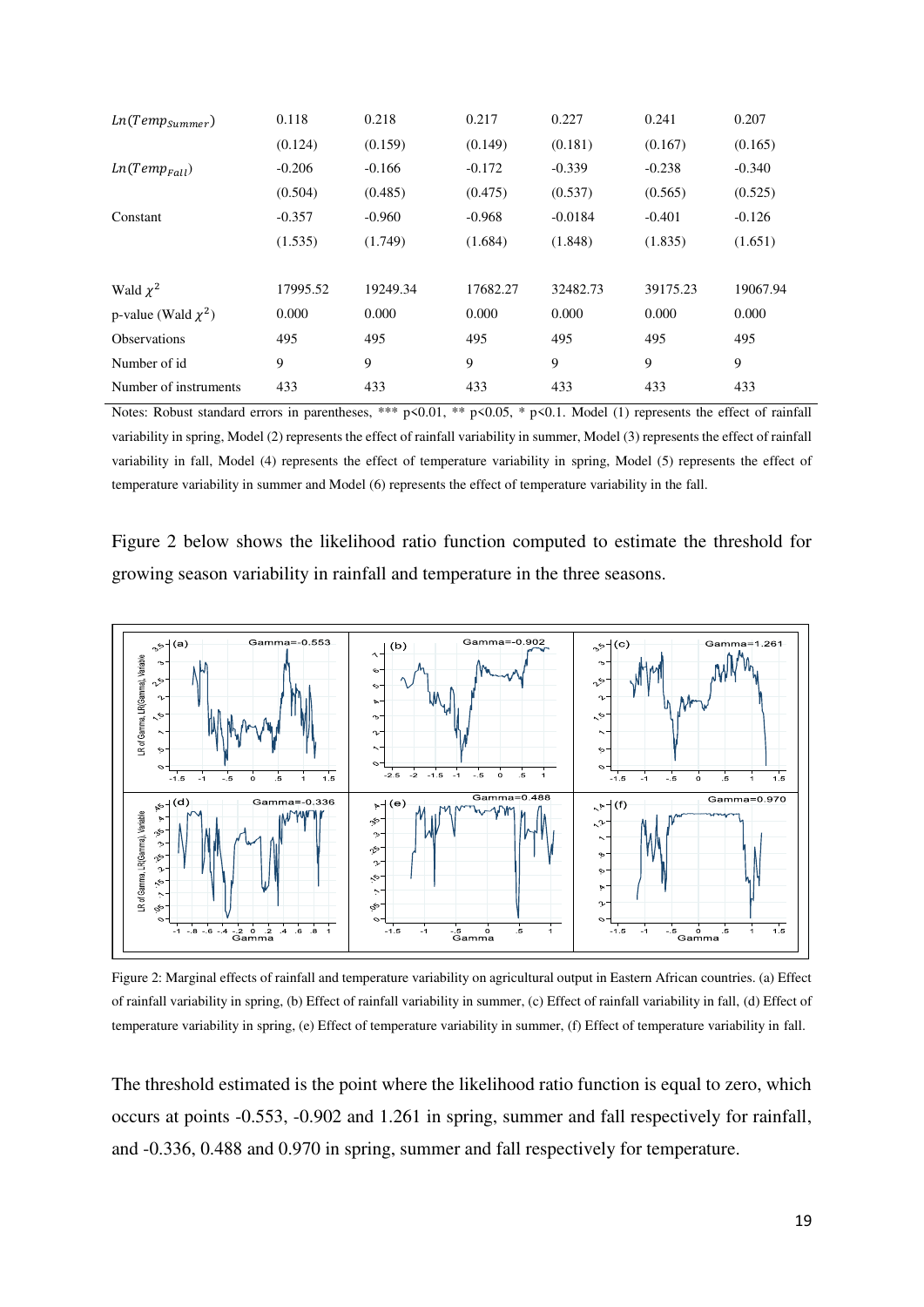A closer look shows that before the threshold value, the variability in rainfall decreases in spring and summer, confirming the negative sign; while there is an increasing trend for variability in rainfall in fall. There is no clear trend for temperature variability except in summer, when there is a positive trend.

#### **6. Conclusion**

In this paper, we introduced a GMM estimation to assess the impact of growing season variability in rainfall and temperature in Eastern Africa. We collected data from this part of Africa for the period 1961 to 2016. Contrary to Abraha-Kahsay and Hansen (2016), who incorporated disaggregated growing and non-growing seasons and assessed their impact, our main contribution was to go one step ahead and determine at which threshold levels such growing seasonal variability becomes harmful to agricultural output.

Our results reveal that growing season rainfall variability has an impact mainly in the major growing season. After introducing the GMM estimation, we find that the lag output was significant across all specifications. In the context of the rural economy that characterises Eastern Africa, the livelihoods of farmers depend on how they choose to allocate resources to generate the highest income possible, given the constraints they are facing. These decisions depend on the income that would be generated, making lag output one of the most important features in decision making. After controlling for endogeneity, the results reveal that growingseason rainfall variability affects output negatively, but there is no significant evidence that growing season temperature variability has an effect. However, we realise that the impact of growing season temperature and rainfall depends on the model specification used.

Using the dynamic panel threshold estimation, growing season rainfall threshold was -0.553 in spring with  $95\%$  confidence interval of  $[-1.222, 1.244]$ ;  $-0.902$  in summer, with  $95\%$ confidence interval of [-2.348, 0.59]; and 1.261 in fall with a 95% confidence interval of [- 1.270, 1.261]. Any change in seasonal rainfall variability below the threshold will decrease agricultural output by 0.0127% in spring; in summer, if it goes beyond threshold then output will increase by 0.00832%. In the fall season, a change in rainfall variability below threshold means agricultural product will decrease by 0.0147%. In the case of growing season temperature, we found no significant effects.

From a policy standpoint, the relevance of growing season precipitation variability for agricultural output is particularly intriguing since its impacts are more easily offset by small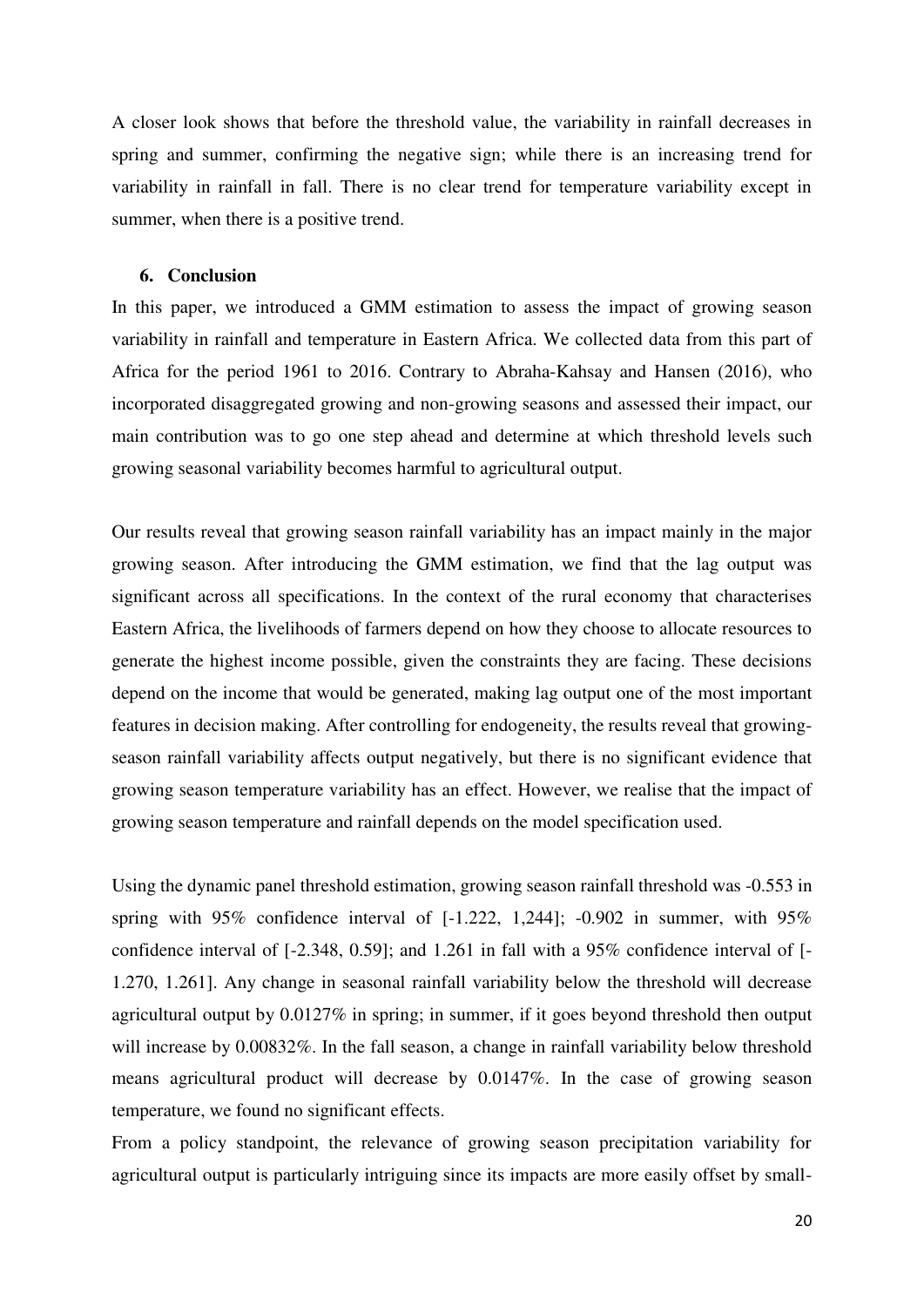scale technology already utilised by local farmers. To mitigate the effect caused by the growing seasonal variability in precipitation, technologies such as flexible planting and rainwater harvesting. Also, irrigation and other practices to reduce the impact of growing season rainfall variability, such as implementing smart water-management systems that use drop-by-drop or sprinkler irrigation processes to improve agricultural output.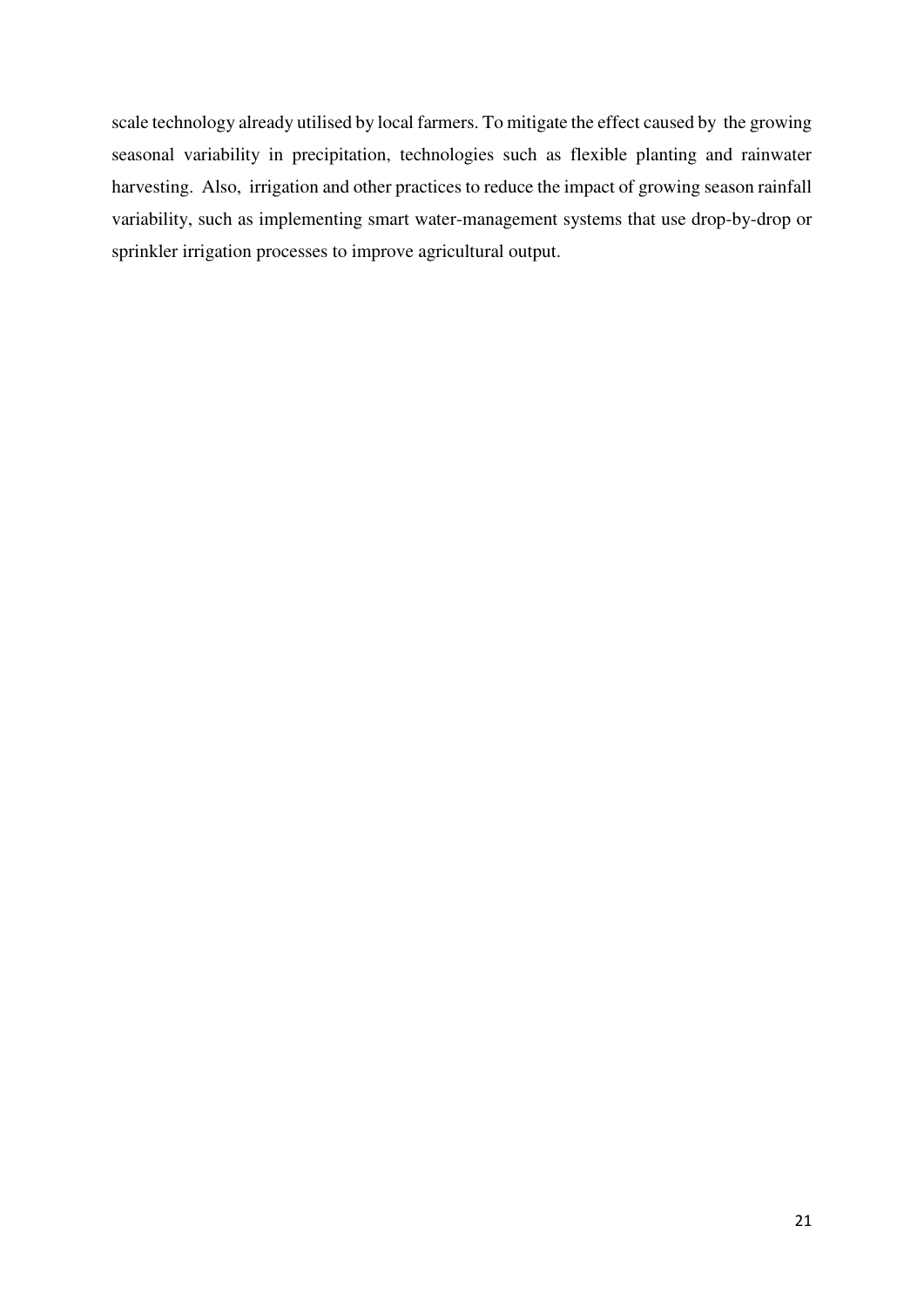### Appendix

Table A1 Test results

|                              | $\chi^2$ |             |         |
|------------------------------|----------|-------------|---------|
| <b>Test</b>                  |          | F-Statistic | P-value |
| Modified Wald test for group |          |             |         |
| Heteroskedasticity           | 364.260  |             | 0.000   |
| Serial correlation           |          | 1.785       | 0.266   |
| Hausman                      | 457.860  |             | 0.000   |

Table A 2 Unit root test results

| Variables                                            | <b>LLC</b> |          |           | Fisher   |
|------------------------------------------------------|------------|----------|-----------|----------|
| Ln(Output)                                           | $-4.4402$  | (0.0000) | 1.8221    | (0.0342) |
| Ln(Land)                                             | $-1.2621$  | (0.0010) | 0.0358    | (0.0049) |
| Ln(Machinery)                                        | $-10.4497$ | (0.0000) | 18.0745   | (0.0000) |
| Ln(Livestock)                                        | 0.2371     | (0.0059) | 0.3958    | (0.0000) |
| Ln(Labour)                                           | $-1.9130$  | (0.0279) | $-0.6835$ | (0.0075) |
| Ln(Irrigation)                                       | $-3.4407$  | (0.0003) | 2.9146    | (0.0018) |
| Ln(Fertiliser)                                       | $-4.1683$  | (0.0000) | 8.9815    | (0.0000) |
| $Ln(Rainfall_{spring})$                              | $-11.2622$ | (0.0000) | 40.3448   | (0.0000) |
| $Ln(Rainfall_{Summer})$                              | $-12.0324$ | (0.0000) | 35.4204   | (0.0000) |
| $Ln(Rainfall_{fall})$                                | $-10.8219$ | (0.0000) | 32.4645   | (0.0000) |
| $Ln(Temp_{Spring})$                                  | $-7.3836$  | (0.0000) | 17.3195   | (0.0000) |
| $Ln(Temp_{Summer})$                                  | $-9.8619$  | (0.0000) | 26.2175   | (0.0000) |
| $Ln(Temp_{fall})$                                    | $-3.3620$  | (0.0000) | 13.2755   | (0.0000) |
| Variability <sub>spring</sub>                        | $-10.8093$ | (0.0000) | 35.7789   | (0.0000) |
| Variability $_{\textit{Summer}}^{\textit{Raonfall}}$ | $-9.5728$  | (0.0000) | 33.5396   | (0.0000) |
| Variability <sub>Fall</sub>                          | $-11.9706$ | (0.0000) | 34.2576   | (0.0000) |
| Variability $_{Spring}^{Temp}$                       | $-8.0514$  | (0.0000) | 17.3348   | (0.0000) |
| Variability $_{\textit{Summer}}^{\textit{Temp}}$     | $-10.3162$ | (0.0000) | 24.0965   | (0.0000) |
| Variability $_{Fall}^{Temp}$                         | $-5.6695$  | (0.0000) | 13.2755   | (0.0000) |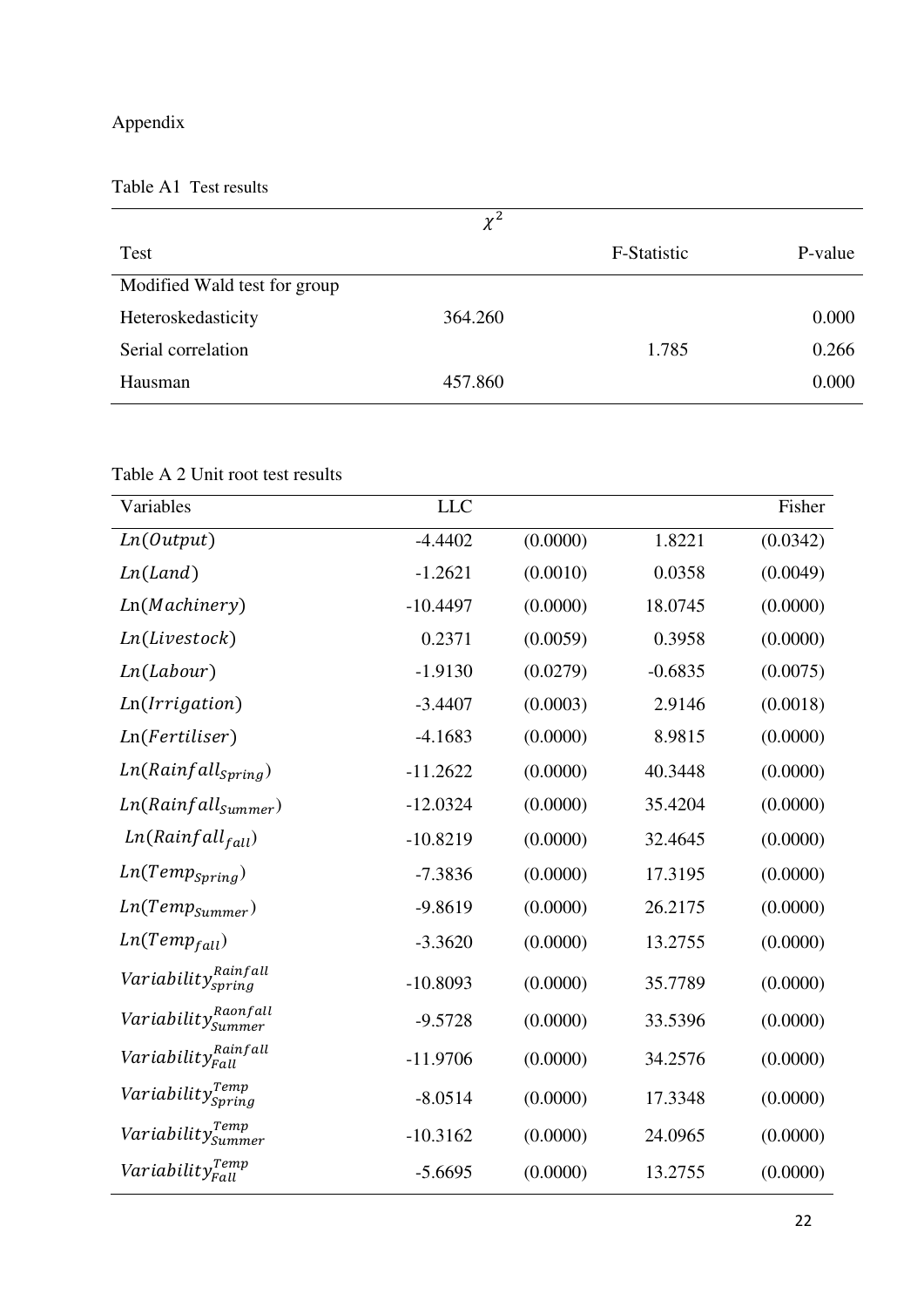|                                              | (a)         | (b)         | (c)         | (d)         |
|----------------------------------------------|-------------|-------------|-------------|-------------|
|                                              | General     | Reduced     | Reduced     | Physical    |
| <b>VARIABLES</b>                             | Ln(output)  | Ln(output)  | Ln(output)  | Ln(output)  |
|                                              |             |             |             |             |
| Ln(Land)                                     | 1.406***    | 1.396***    | $0.984***$  | $0.266***$  |
|                                              | (0.120)     | (0.120)     | (0.112)     | (0.0798)    |
| Ln(livestock)                                | $0.493***$  | $0.486***$  | $0.687***$  | $0.239***$  |
|                                              | (0.111)     | (0.110)     | (0.127)     | (0.0331)    |
| Ln(labor)                                    | 0.00142     | 0.00345     | $0.550***$  | $0.204***$  |
|                                              | (0.0649)    | (0.0647)    | (0.0413)    | (0.0286)    |
| Ln(machinery)                                | 0.318       | 0.290       | 0.275       | 0.121       |
|                                              | (0.0444)    | (0.0396)    | (0.0436)    | (0.0147)    |
| Ln(irrigation)                               | 0.358       | 0.358       | 0.248       | 0.133       |
|                                              | (0.0412)    | (0.0407)    | (0.0455)    | (0.0131)    |
| Ln(fertilizer)                               | $0.239***$  | $0.246***$  | $0.341***$  | $0.0760***$ |
|                                              | (0.0280)    | (0.0273)    | (0.0303)    | (0.00869)   |
| <b>Mean Rain fall variables</b>              |             |             |             |             |
| $Ln(Rainfall_{\text{Spring}})$               | $0.421***$  | $0.410***$  |             |             |
|                                              | (0.0923)    | (0.0916)    |             |             |
| $Ln(Rainfall_{Summer})$                      | $-0.0898$   |             |             |             |
|                                              | (0.0703)    |             |             |             |
| $Ln(Rainfall_{fall})$                        | $-0.278**$  | $-0.323***$ |             |             |
|                                              | (0.116)     | (0.111)     |             |             |
| <b>Mean Temperature Variables</b>            |             |             |             |             |
| $Ln(Temp_{Spring})$                          | $2.421*$    | 1.897       |             |             |
|                                              | (1.393)     | (1.341)     |             |             |
| $Ln(Temp_{Summer})$                          | $-4.168***$ | $-4.499***$ |             |             |
|                                              | (1.174)     | (1.136)     |             |             |
| $Ln(Temp_{fall})$                            | $-4.085***$ | $-3.129***$ |             |             |
|                                              | (1.089)     | (0.819)     |             |             |
|                                              |             |             |             |             |
| Within growing season rainfall variables     |             |             |             |             |
| Variability <sub>spring</sub>                | $-0.108***$ | $-0.101***$ | $-0.0727*$  |             |
|                                              | (0.0370)    | (0.0366)    | (0.0438)    |             |
|                                              |             |             |             |             |
| Variability $_{\it{Summer}}^{\it{Raonfall}}$ | $-0.185***$ | $-0.177***$ | $-0.108***$ |             |
|                                              | (0.0291)    | (0.0285)    | (0.0311)    |             |
|                                              |             |             |             |             |
| Variability $_{Fall}^{Rainfall}$             | 0.0135      |             | 0.00191     |             |
|                                              | (0.0367)    |             | (0.0439)    |             |
| Within<br>growing<br>temperature<br>season   |             |             |             |             |
| variables                                    |             |             |             |             |

## Table A3: Fixed Effects results of climate variability and agricultural output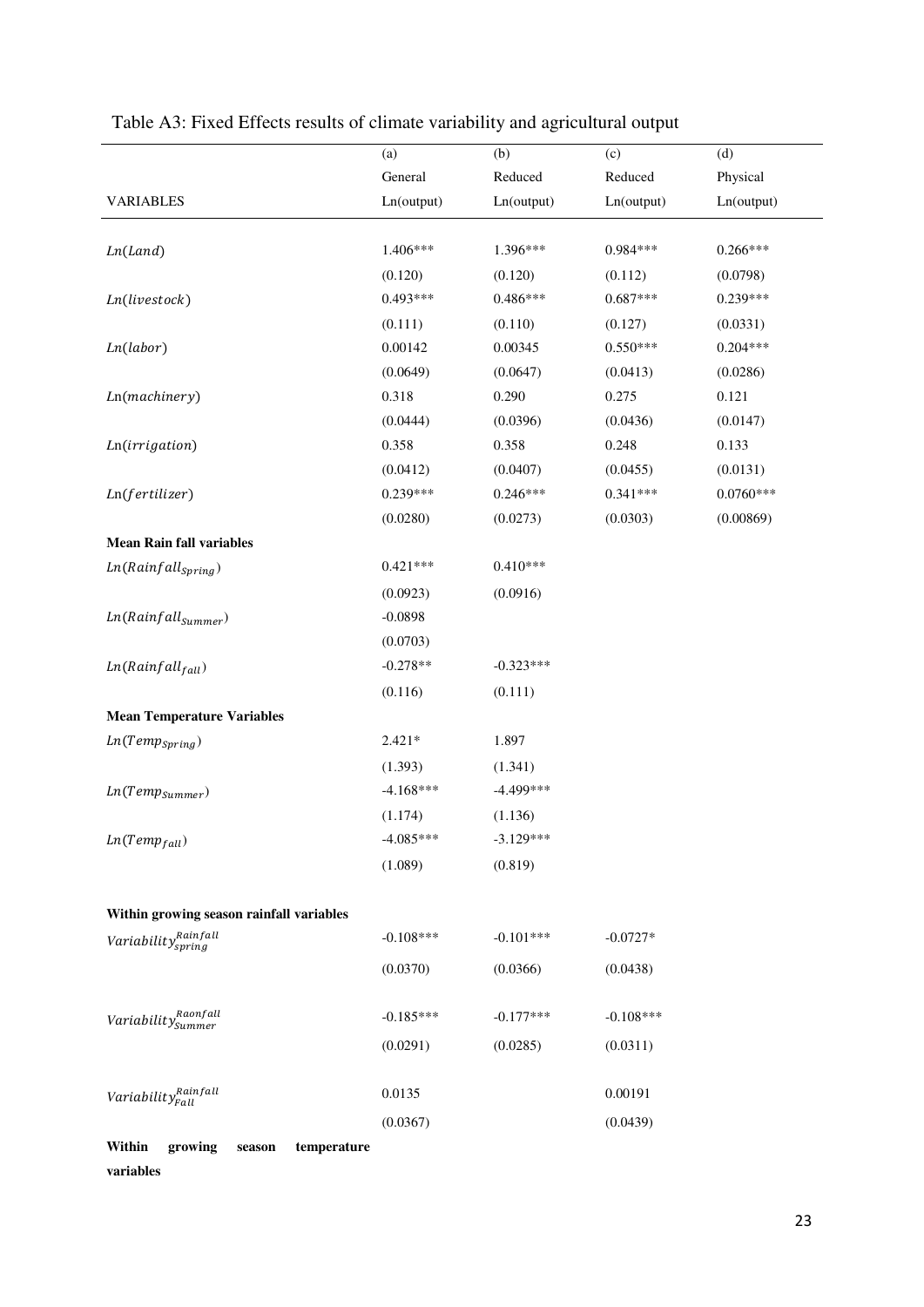| Variability $_{Spring}^{Temp}$ | $0.111**$   | $0.126***$  | $0.186***$  |             |
|--------------------------------|-------------|-------------|-------------|-------------|
|                                | (0.0437)    | (0.0414)    | (0.0520)    |             |
|                                |             |             |             |             |
| $Variableity^{Temp}_{Summer}$  | $-0.0556$   |             | $-0.0771$   |             |
|                                | (0.0419)    |             | (0.0504)    |             |
|                                |             |             |             |             |
| Variability $T_{Fall}^{Temp}$  | $-0.0137$   |             | 0.0633      |             |
|                                | (0.0419)    |             | (0.0502)    |             |
|                                |             |             |             |             |
| Year                           | $0.0336***$ | $0.0340***$ | $0.0273***$ | $0.0123***$ |
|                                | (0.00270)   | (0.00262)   | (0.00308)   | (0.00125)   |
| Constant                       | $-44.28***$ | $-45.67***$ | $-47.00***$ | $-26.72***$ |
|                                | (5.807)     | (5.628)     | (5.934)     | (1.739)     |
|                                |             |             |             |             |
| Observations                   | 504         | 504         | 504         | 504         |
| Number of id                   | 9           | 9           | 9           | 9           |

Standard errors in parentheses \*\*\* p<0.01, \*\* p<0.05, \* p<0.1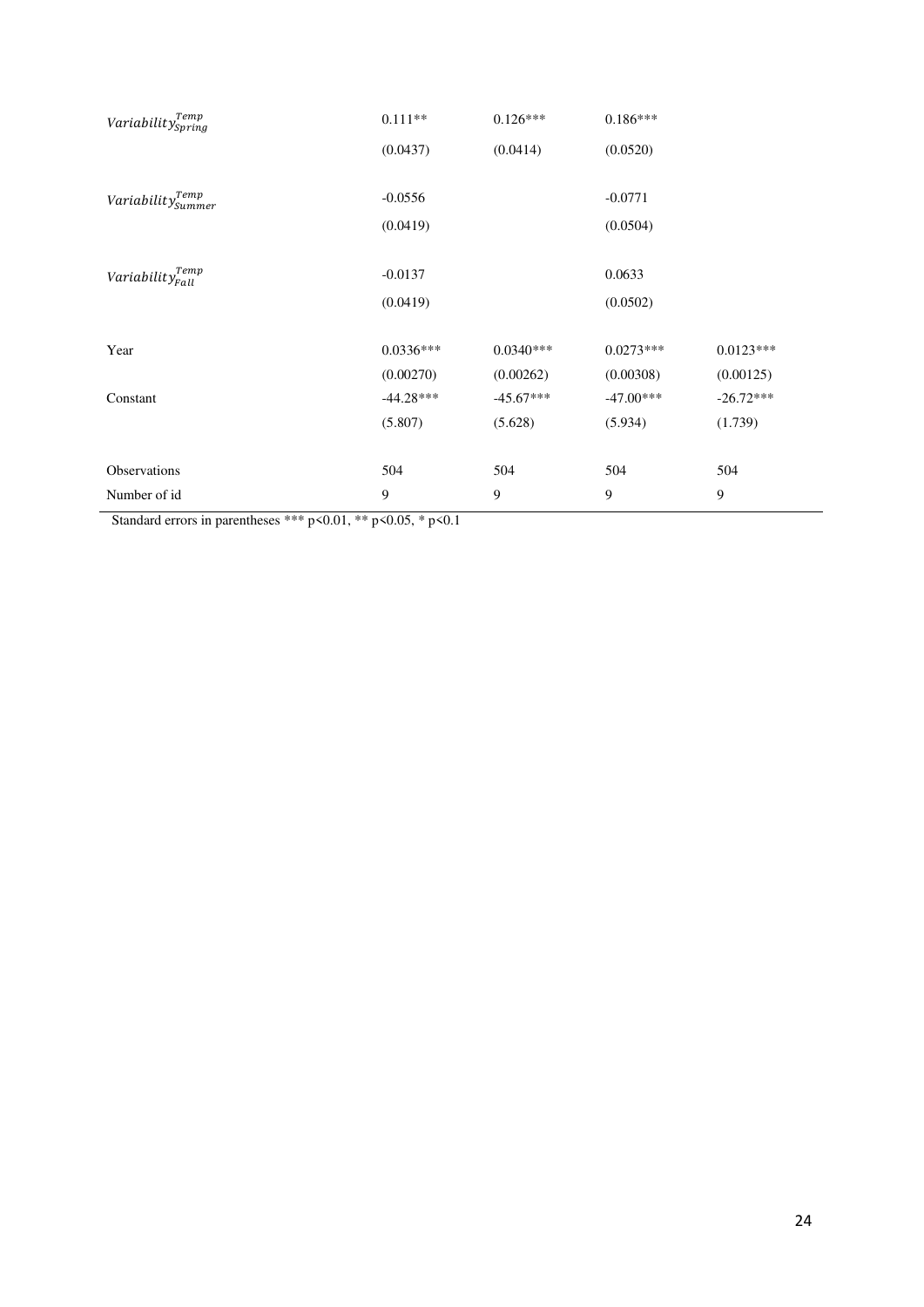#### **References**

Abraha-Kahsay, G., & Hansen, L. G. (2016). The effect of climate change and adaptation policy on agriculture production in Eastern Africa, *Ecological Economics*, 121, 54-64.

Adhikari, U., Nejadhasheni, P. A., & Woznicki, S. A. (2015). Climate change and Eastern Africa: a review of impact on major crops, *Food and Energy Security*, 4, 2, 110-132.

Amare, M., Jensen, N. D., Shiferaw, B., & Cisse, J. D. (2018). Rainfall shocks and agricultural productivity: implication for rural household consumption, *Agricultural Systems*, 166, 79-89.

Anderson, T. W., & Hsiao, C. (1982). Formulation and estimation of dynamic models using panel data, *Journal of Econometrics*, 18, 47-82.

Angel, J. R., & Huff, F. A. (1997). Change in heavy rainfall in Midwestern United States, *Journal of Water Resources Planning and Management*, 123, 4, 246-249.

Antle, J. M. (1983). Testing the stochastic structure of production: a flexible moment based approach, *Journal of Business and Economic Statistics*, 1, 3, 192-201.

Asfaw, A., Simane, B., Hassen, A., & Bantider, A. (2018). Variability and time series trend analysis of rainfall and temperature in north central Ethiopia: a case study in Woleka sub-basin, *Weather and Climate Extremes*, 19, 29-41.

Arellano, M., & Bond, S. (1991). Some tests of specification for panel data: Monte Carlo evidence and an application to employment equations, *The Review of Economic Studies*, 58, 2, 277-297.

Arellano, M., & Bover, O. (1995). Another look at the instrumental variable estimation of error-components models, *Journal of Econometrics*, 68, 29-52.

Bahaga, T. K., Mengistu-Tsidu, G., Kucharski, F., & Diro, G. T. (2014). Potential predictability of the sea-surface temperature forced equatorial East African short rains interannual variability in the 20th century, *Quarterly Journal of the Royal Meteorological Society*, 141, 16- 26.

Barrios, S., Ouattara, B., & Strobl, E. (2008). The impact of climatic change on agricultural production: is it different for Africa?, *Food Policy*, 33, 287-298.

Blanc, E. (2012).The impact of climate change on crop yields in sub-Saharan Africa, *American Journal of Climate Change*, 1, 1–13.

Bick, A. (2010). Threshold effects of inflation on economic growth in developing countries, *Economics Letters*, 108, 2, 126-129.

Baltagi, B. H., Demetriades, P. O., & Law, S. H. (2009). Financial development and openness: evidence from panel data, *Journal of Development Economics*, 89, 285-296.

Byakatonda, J., Parida, B. P., Kenabotho, P. K., & Moalafhi, D. B. (2018). Analysis of rainfall and temperature time series to detect long-term climatic trends and variability over semi-arid Botswana, Journal of Earth System Science, 127, 25, 1-25. <https://link.springer.com/content/pdf/10.1007/s12040-018-0926-3.pdf>

Blundell, R., & Bond, S. (1998). Initial conditions and moment restrictions in dynamic panel data models, *Journal of Econometrics*, 87, 115-43.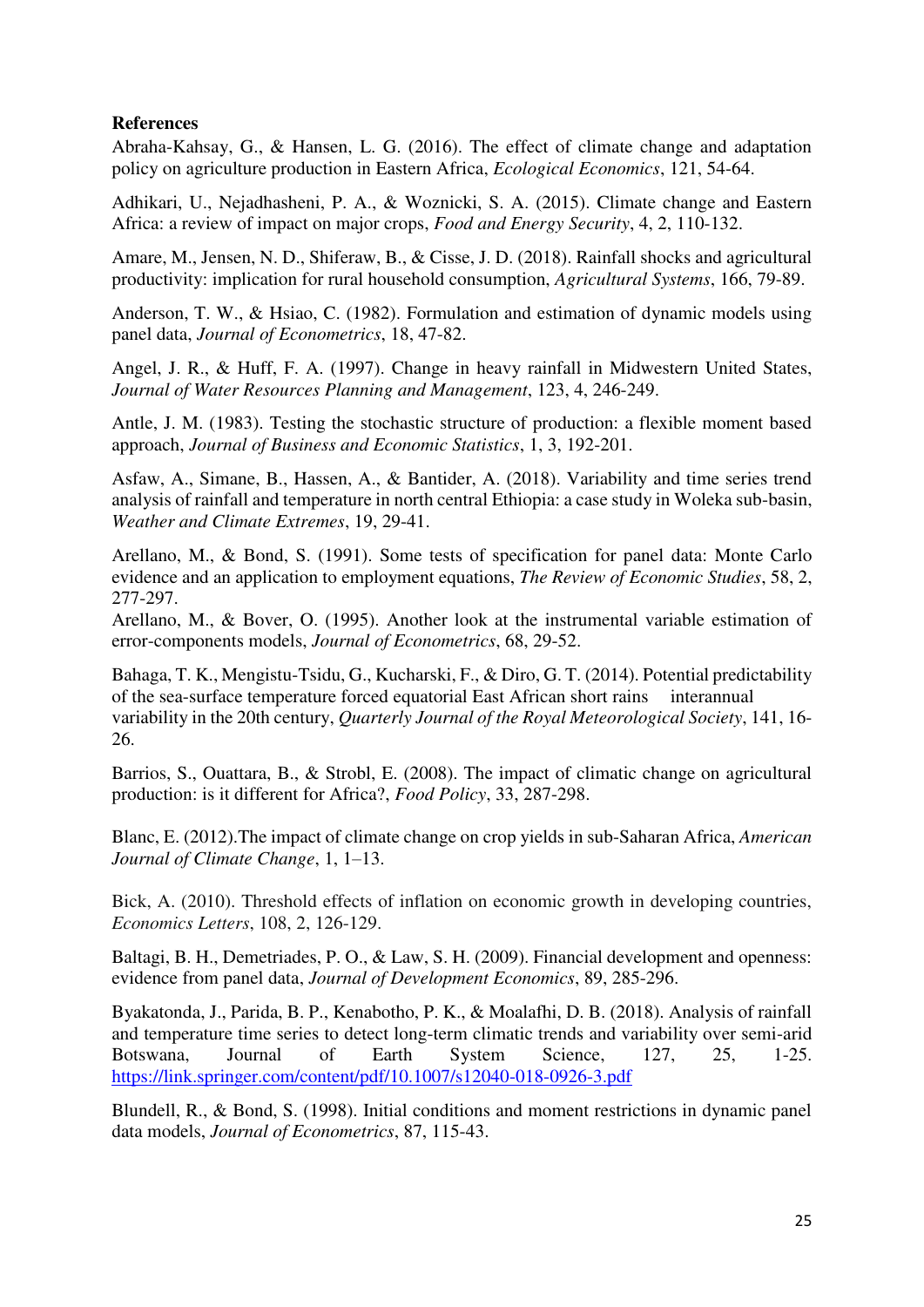Cabas, J., Weersink, A., & Olale, E. (2009). Crop yield response to economic, site and climatic variables, *Climatic Change*, 101, 599-616.

Caner, M. & Hansen, B. E. (2004). Instrumental variable estimation of a threshold model, *Econometric Theory*, *20*, 813-843.

[Casimiro,](https://onlinelibrary.wiley.com/action/doSearch?ContribAuthorStored=Lavado+Casimiro%2C+Waldo+Sven) W. S. L., [Labat,](https://onlinelibrary.wiley.com/action/doSearch?ContribAuthorStored=Labat%2C+David) D.[, Ronchail,](https://onlinelibrary.wiley.com/action/doSearch?ContribAuthorStored=Ronchail%2C+Josyane) J., [Espinoza,](https://onlinelibrary.wiley.com/action/doSearch?ContribAuthorStored=Espinoza%2C+Jhan+Carlo) J. C., & [Guyot,](https://onlinelibrary.wiley.com/action/doSearch?ContribAuthorStored=Guyot%2C+Jean+Loup) J L. (2012). Trends in rainfall and temperature in the Peruvian Amazon Andes basin over the last 40 years (1965- 2007), *Hydrological Processes*, 27, 20, 2944-2957.

Choi, I. (2001). Unit root tests for panel data, *Journal of International Money and Finance*, 20, 2, 249-272.

Conway, D., Allison, E., Felstead, R., & Goulden, M. (2005). Rainfall variability in East Africa: implications for natural resources management and livelihoods, *Philosophical Transactions, Royal Society*, 363, 49-54.

Conway, D., & Schipper, E. L. (2011). Adaptation to climate change in Africa: challenges and opportunities identified from Ethiopia, *Global Environmental Change*, 21, 227-237.

[De Longueville,](https://rmets.onlinelibrary.wiley.com/action/doSearch?ContribAuthorStored=de+Longueville%2C+Florence) F., [Hountondji,](https://rmets.onlinelibrary.wiley.com/action/doSearch?ContribAuthorStored=Hountondji%2C+Yvon-Carmen) Y. C., [Kindo,](https://rmets.onlinelibrary.wiley.com/action/doSearch?ContribAuthorStored=Kindo%2C+Issa) I., [Gemenne,](https://rmets.onlinelibrary.wiley.com/action/doSearch?ContribAuthorStored=Gemenne%2C+Fran%C3%A7ois) F., [& Ozer,](https://rmets.onlinelibrary.wiley.com/action/doSearch?ContribAuthorStored=Ozer%2C+Pierre) P. (2016). Long-term analysis of rainfall and temperature data in Burkina Faso (1950–2013), *International Journal of Climatology*, 36, 13, 4393-4405.

Driver, P., & Reason, C. J. C. (2017). Variability in Botswana High and its relationships with rainfall and temperature characteristics over Southern Africa, *International Journal of Climatology*, 32, 1, 570-581.

Elsanabary, M. H., & Gan, T. Y. (2015). Evaluation of climate anomalies impacts on the Upper Blue Nile Basin in Ethiopia using a distributed and a lumped hydrologic model, *Journal of Hydrology*, 530, 225-240.

Eriksen, S., O'Brien, K., & Rosentrater, L. (2008). Climate change in Eastern and Southern Africa: impacts, vulnerability and adaptation, Global Environmental Change and Human Security, Report 2008, *African Journal of Agricultural and Resource Economics*, 2, 45-64.

FAO (2008). Agriculture mechanization in Africa…time for action: planning investment for enhanced agricultural productivity*, Report of an Expert Group Meeting January 2008*, Vienna, Austria,<http://www.fao.org/3/k2584e/k2584e.pdf>(accessed December 2020).

FAO (2013). Agriculture mechanization in sub-Saharan Africa: guidelines for preparing a strategy, *Integrated Crop Management*, 22,<http://www.fao.org/3/a-i3349e.pdf>(accessed November 2020).

FAO (2015) .The economic lives of smallholder farmers: analysis based on household data from nine countries,<http://www.fao.org/3/a-i5251e.pdf>(accessed December 2020).

FAOSTAT (2011). FAO statistical database, <http://faostat3.fao.org/home/E>(accessed December 2019).

Foster, N. (2006). Exports, growth and threshold effects in Africa, *The Journal of Development Studies*, 42, 6, 1056-1074.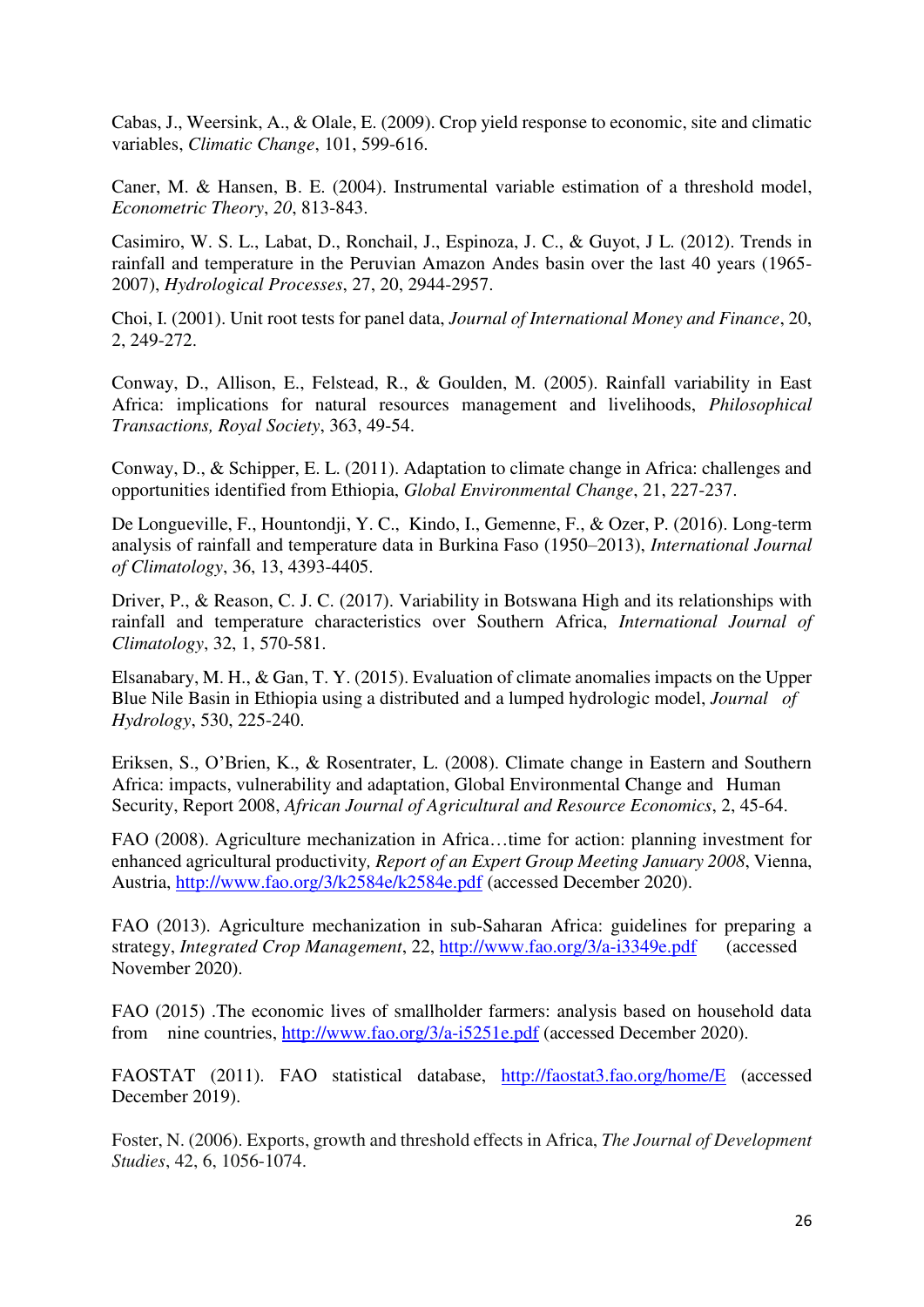Hayami, Y., & Ruttan, V. W. (1970). Agriculture productivity differences among countries, *American Economic Review*, 60, 5, 895-911.

Gommes, R., & Petrassi, F. (1996). Rainfall variability and drought in sub-Saharan Africa, Environment and Natural Resources Service, *FAO Research, Extension and Training Division*, <http://www.fao.org/3/au042e/au042e.pdf>(accessed November 2020).

Hansen, B. E. (1999). [Threshold effects in non-dynamic panels: estimation, testing, and](https://ideas.repec.org/a/eee/econom/v93y1999i2p345-368.html)  [inference,](https://ideas.repec.org/a/eee/econom/v93y1999i2p345-368.html) *[Journal of Econometrics](https://ideas.repec.org/s/eee/econom.html)*, (2), 345-368.

IPCC (2007). Contribution of Working Group I to the Fourth Assessment Report*. Cambridge University Press*, Cambridge, UK.

IPCC (2014). Climate Change 2014: Working Group II Impacts, Adaptation, and Vulnerability*. Cambridge University Press*, Cambridge, UK.

IPCC (2014a). Climate change 2014 synthesis report. In IPCC The Core Writing Team, R. K. Pachauri, & L. Meyer (Eds*.), Contribution of Working Groups I, II and III to the Fifth Assessment Report of the Intergovernmental Panel on Climate Change, Geneva,* IPCC[,](file:///C:/Users/LENOVO/Downloads/:%3chttp:/www.ipcc.ch/pdf/assessment-report/ar5/syr/SYRAR5FINALfull.pdf) [:<http://www.ipcc.ch/pdf/assessment-report/ar5/syr/SYRAR5FINALfull.pdf>](file:///C:/Users/LENOVO/Downloads/:%3chttp:/www.ipcc.ch/pdf/assessment-report/ar5/syr/SYRAR5FINALfull.pdf) (accessed December 2020).

Issahaku, A.R., Campion, B. B., & Edzyle, R. (2016). Rainfall and temperature change and variability in the upper East region of Ghana, *Earth and Space Science*, 3, 284-294.

Kansiime, M. K., Van Asten, P. & Sneyers, K. (2018). Farm diversity and resource use efficiency: targeting agriculture policy interventions in East Africa farming systems, *NJAS Wageningen Journal of Life Sciences*, 85, 32-41.

Khan, M. I., Liu, D., Fu, Q., Dong, S., Liaqat, U. W., Faiz, M. A., Hu, Y., and Saddique, Q. (2016). Recent climate trends and drought behavioral assessment based on precipitation and temperature data series in the Songhua River Basin of China, *Water Resources Management*, 30, 4839-4859.

Kremer, S., Bick, A., & Nautz, D. (2013). Inflation and growth: new evidence from a dynamic panel threshold analysis, *Empirical Economics*, 44, 2, 878, <https://www.econstor.eu/bitstream/10419/39331/1/60792313X.pdf>(accessed December 2020).

Kyei-Mensah, C., Kyerematen, R., & Adu-Acheampong, S. (2019). Impact of rainfall variability on crop production within the Worobong Ecological Area of Fanteakwa District, Ghana, *Advances in Agriculture,* <https://downloads.hindawi.com/journals/aag/2019/7930127.pdf>(accessed December 2020).

Levin, A., Chien-Fu, C., & Chia-Shang, J. C. (2002). [Unit root tests in panel data: asymptotic](https://ideas.repec.org/a/eee/econom/v108y2002i1p1-24.html)  [and finite-sample properties,](https://ideas.repec.org/a/eee/econom/v108y2002i1p1-24.html) *[Journal of Econometrics](https://ideas.repec.org/s/eee/econom.html)*, 108(1), 1-24.

Lippert, C., Krimly, T., & Aurbacher, J. (2009). A Ricardian analysis of the impact of climate change on agriculture in Germany, *Climatic Change*, 97, 593-610.

Lobell, D.B., & Burke, M.B. (2010). On the use of statistical models to predict crop yield responses to climate change, *Agricultural and Forest Meteorology*, 150, 1443-1452.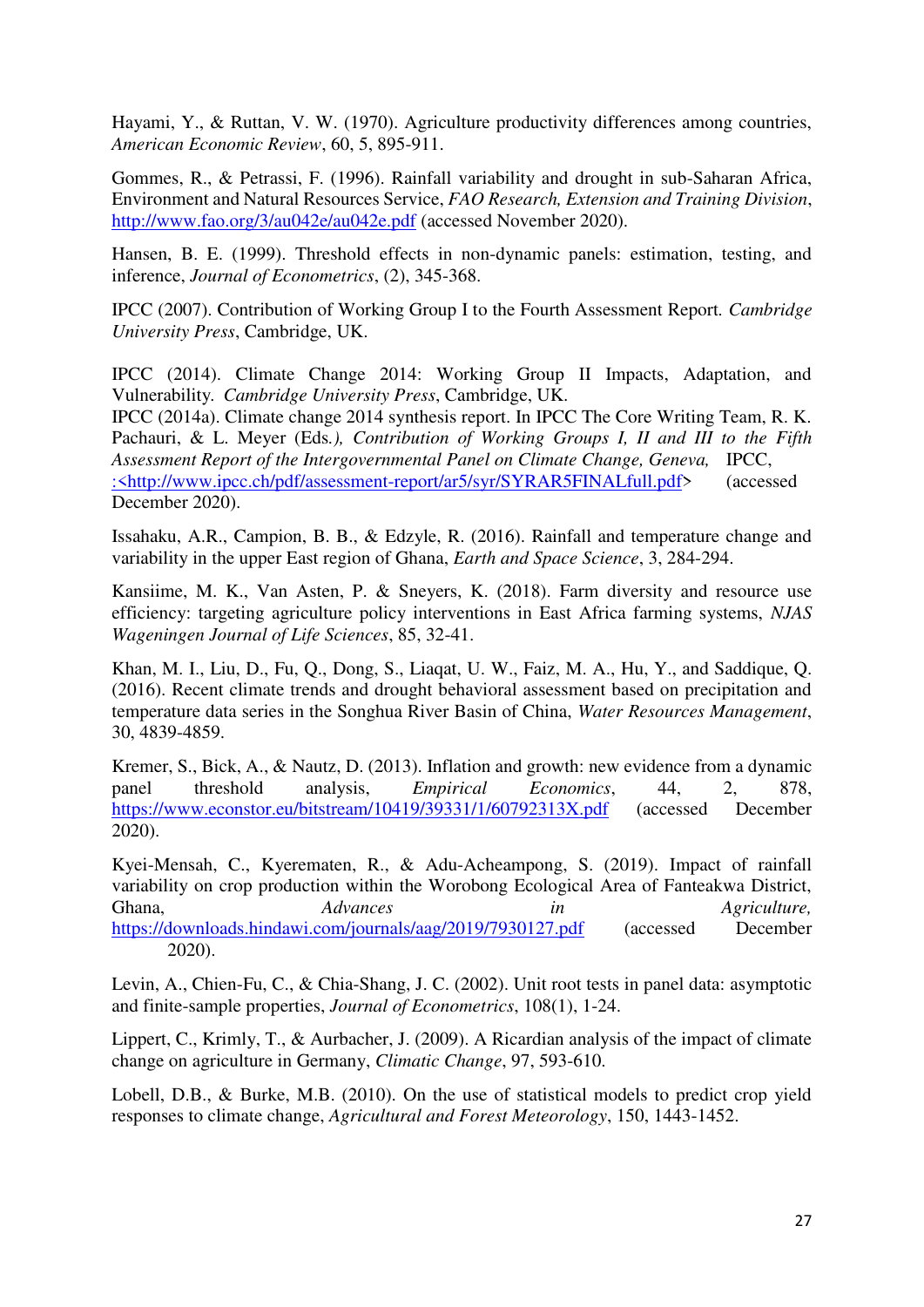Mahendra, M., Fischer, G., & Van Velthuizen, V. (2008). Food security and sustainable agriculture, the challenges of climate change in sub-Saharan Africa, Commission of Sustainable Development, *CSD-16, review session*, United Nations, New-York, <https://pdfs.semanticscholar.org/6d40/162006c08e92d367a81629d9d85fc381e028.pdf> (accessed November 2020).

McCarl, B. A., Villavicencio, X., & Wu, X. (2008). Climate change and future analysis: is stationary dying? *American Journal of Agriculture Economics*, 90, 1241-1247.

Mendelsohn, R., Hradhaus, W. D., & Shaw D. (1994). The impact of global warming on agriculture: a Ricardian analysis, *The American Economic Review*, 84, 4, 753-771.

Mendelsohn, R. (2009). The impact of climate change on agriculture in developing countries, *Journal of Natural Resources Policy Research*, 1, 1, 5-9.

Mendelsohn, R. (2014). The impact of climate change on agriculture in Asia, *Journal of Integrative Agriculture*, 13, 4, 660-665.

Mishra, D., & Sahu, N. C. (2014). Economic impact of climate change on agriculture sector of Coastal Odisha, *APCBEE Procedia*, 10, 241-245.

Molua, E. L., & Lambi, C. M. (2007). The economic impact of climate change on agriculture in Cameroon, *The World Bank Policy Research Working*, 4364, [https://papers.ssrn.com/sol3/papers.cfm?abstract\\_id=1016260](https://papers.ssrn.com/sol3/papers.cfm?abstract_id=1016260) (accessed January 2021).

Mutai, C. C., & Ward, M. N. (2000). East African rainfall and the tropical circulation/ convection on intraseasonal to interannual timescales, *American Meteorological Society*, 13, 3915-3939.

Niang, A., Amarani, F., Salhi, M., Grelu, P., & Sanchez, F (2014). Rains of solitons in a figure of eight passive mode-locked fiber laser, *Applied Physics*, 116, 771-775.

Nicholson, S. E., & Kim, J. (1997). The relationship of the El Nino southern oscillation to African rainfall, *International Journal of Climatology*, 17, 117-135.

Nicholson, S. E. (2017). Climate and climatic variability of rainfall over Eastern Africa, *Reviews of Geophysics*, 55, 3, 590-635.

Nkurunziza, J. D., & Bates, R. H. (2003). Political institutions and economic growth in Africa, CID Working Paper No. 98, *Harvard University*, Harvard.

Noy, I. (2009). The macroeconomic consequences of disasters, *Journal of Development Economics*, 88, 221-231.

Omondi, P., Ogallo, L. A., Anyah, R., Muthama, J. M., & Ininda, J. (2012). Linkages between global sea surface temperature and decadal rainfall variability over Eastern Africa region, *International Journal of Climatology*, 33, 8, 2082-2104.

Owusu, K., & Waylen, P. R. (2013). Identification of historic shifts in daily rainfall regime, Wenchi, Ghana, *Climatic Change*, 117, 2, 133-147.

Perera, H., Sonnadara, D., & Jayewardene, D. (2002). Forecasting the occurrence of rainfall in selected weather stations in the wet and dry zones of Sri Lanka, *Sri Lankan Journal of Physics*, 2, 39-52.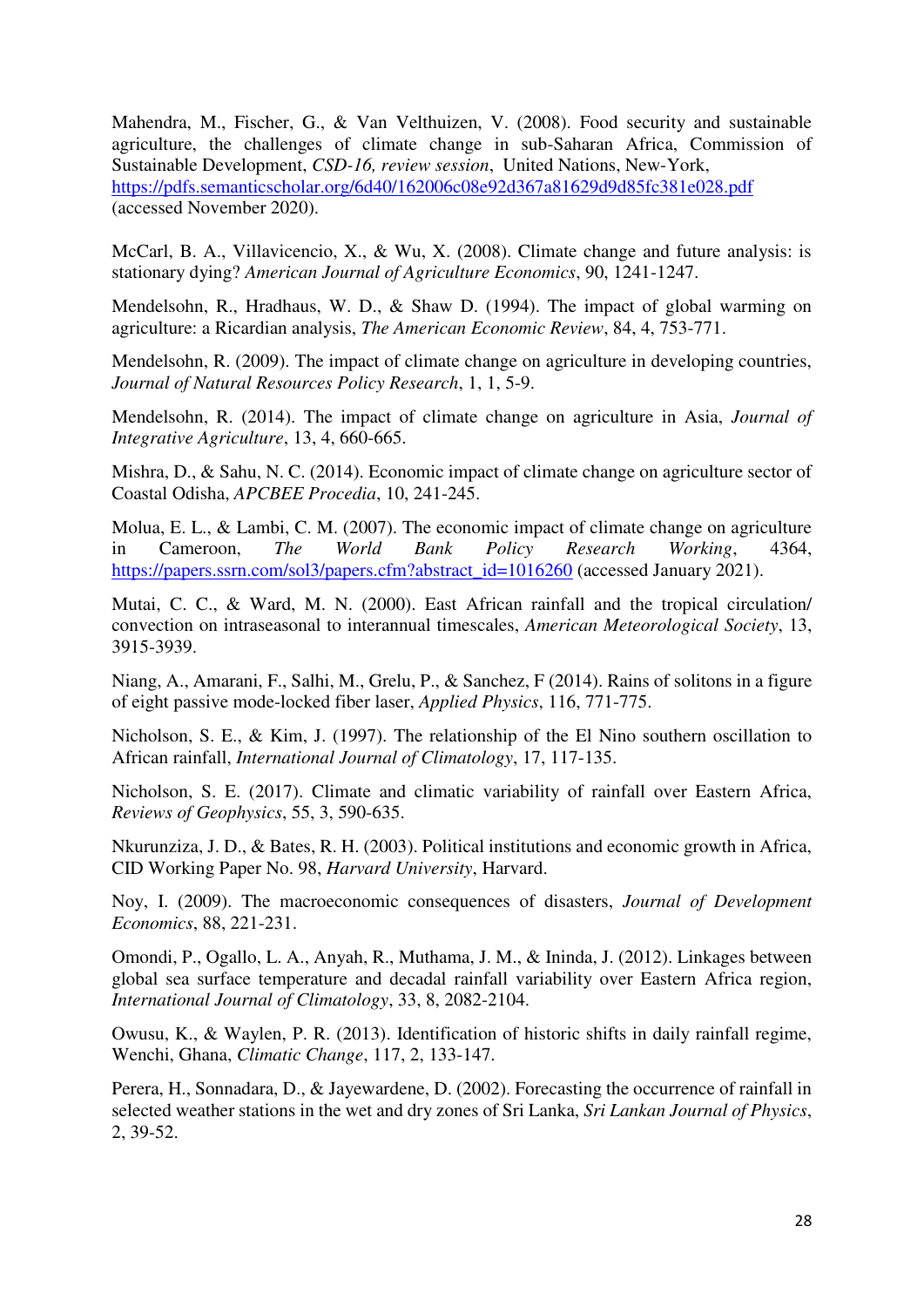Poudel, S., & Kotani, K. (2013). Climatic impacts on crop yield and its variability in Nepal: do they vary across seasons and altitude?, *Climatic Change*, 116, 327-355.

Rui-Li, L., & Geng, S. (2013). Impact of climate change on agriculture and adaptive strategies in China, *Journal of Integrative Agriculture*, 12, 8, 1402-1408.

Runge, C. F., Senauer, B., Pardey, P. G., & Rosegrant, N. W. (2004). Ending hunger in Africa: prospects for the small farmer, *International Food Policy Research Institute (IFRI)*, <https://www.ifpri.org/publication/ending-hunger-africa>(accessed January 2021)

Salami, A., Kamara, A. B., & Brixiova, Z. (2010). Smallholder agriculture in East Africa: trends, constraints and opportunities, Working Paper No. 105, *African Development Bank Group*, [https://docs.igihe.com/IMG/pdf/working\\_105\\_pdf\\_d.pdf](https://docs.igihe.com/IMG/pdf/working_105_pdf_d.pdf) (accessed December 2020).

Schlenker, W., & Lobell, D. B. (2010). Robust negative impacts of climate change on African agriculture, *Environmental Research Letter*, 5, 014010, <https://iopscience.iop.org/article/10.1088/1748-9326/5/1/014010/meta>(accessed October 2020).

Schlenker, W., & Roberts, M. J. (2009). Nonlinear temperature effects indicate severe damages to U.S. crop yields under climate change, *Proceedings of the National Academy of Sciences of the United States of America*, 106 (37), 15594-15598.

Schreck, C. Z., & Semazzi, F. H. (2004). Variability of the climate of Eastern Africa, *International Journal of Climatology*, 24, 681-701.

Slingo, J. M., Challinor, A. J., Hoskins, B. J., and Wheeler, T. R. (2005). Introduction: food crops in a changing climate, *Philosophical Transaction of the Royal Society Publishing*, 360 (1463), 1983-1989.

Slingo, J., Bates, K., Nikiforakis, N., Piggott, M., Roberts, M., Shaffrey, L., Stevens, I., Vidale, P. L., & Weller, H. (2009). Developing the next-generation climate system models: challenges and achievements, *Philosophical Transactions of the Royal Society A: Mathematical Physical and Engineering Sciences*, 367, 815-831.

Smit, B., & Yunlong, C. (1996). Climate change and agriculture in China, *Global Environmental Change*, 6, 3, 205-214.

Udry, C. (2010). The economics of agriculture in Africa: notes toward a research program, *African Journal of Agricultural and Resource Economics*, 5, 1, 284-299.

Rosenzweig, C., Casassa, G., Karoly, D. J., et al. (2007). Assessment of observed changes and responses in natural and managed systems, in Climate Change 2007: Impacts, Adaptation and Vulnerability. Contribution of Working Group II to the Fourth Assessment Report of the Intergovernmental Panel on Climate Change, M. L. Parry, O. F. Canziani, J. P. Palutikof, P. J. van der Linden & C. E.Hanson, Eds., pp. 79-131, Cambridge University Press, Cambridge, UK.

Rowhani, P., Lobell, D. B., Linderman, M., & Ramankutty, N. (2011). Climate variability and crop production in Tanzania, *Agricultural and Forest Meteorology*, 151, 449-460.

Tsangarides, C. G. (2001). On cross-country growth and convergence: evidence from African and OECD countries, *Journal of African Economies*, 10, 355-89.